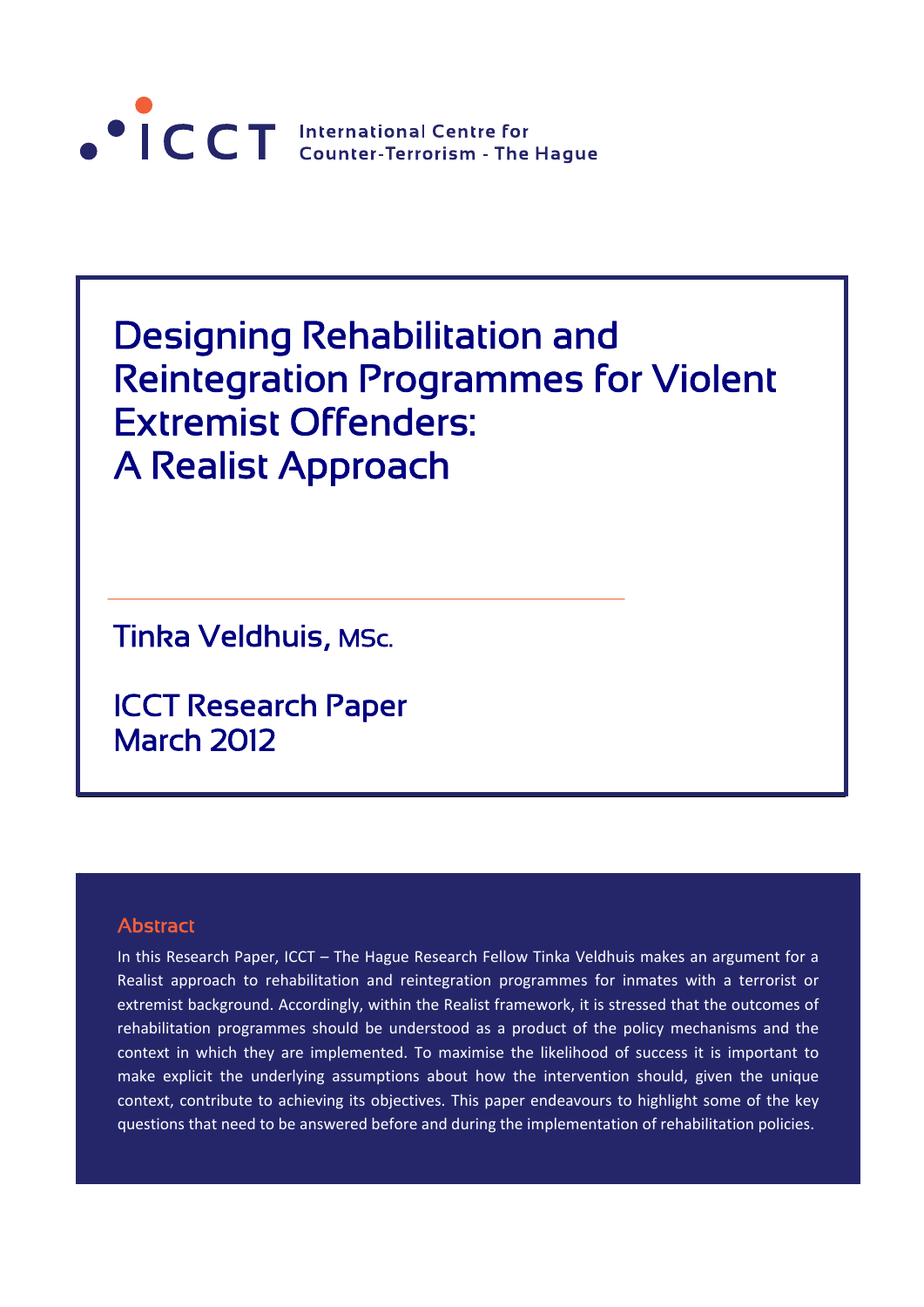# **About the Author**

**Ms. Tinka M. Veldhuis, MSc.** is a Research Fellow at the Clingendael Security and Conflict Programme (CSCP) of the Netherlands Institute of International Relations 'Clingendael'. In addition, she is a PhD Candidate and lecturer at the Sociology Department of the University of Groningen. In her PHD thesis, she examines international perspectives on detention and re-integration policies for terrorists. At the University of Groningen, she teaches an MA course on radicalisation and terrorism. She was actively involved in the project `Radicalisation, Recruitment and the EU Counter-Radicalisation Strategy', which was part of the Sixth Framework Programme of the European Commission. In 2010, she was involved in evaluation research commissioned by the Dutch Ministry of Security and Justice, to evaluate Dutch detention policies for terrorism offenders. Her areas of interest include the Sociology and Psychology of violent extremism, de‐ and counter‐radicalisation, (counter‐)terrorism, and counter‐terrorism evaluations.

# About ICCT - The Hague

**The International Centre for Counter‐Terrorism (ICCT) – The Hague** is an independent knowledge centre that focuses on information creation, collation and dissemination pertaining to the preventative and international legal aspects of counter‐terrorism. The core of ICCT's work centres on such themes as de‐ and counter‐radicalisation, human rights, impunity, the rule of law and communication in relation to counter‐terrorism. Functioning as a nucleus within the international counter‐terrorism network, ICCT – The Hague endeavours to connect academics, policymakers and practitioners by providing a platform for productive collaboration, practical research, exchange of expertise and analysis of relevant scholarly findings. By connecting the knowledge of experts to the issues that policymakers are confronted with, ICCT – The Hague contributes to the strengthening of both research and policy. Consequently, avenues to new and innovative solutions are identified, which will reinforce both human rights and security.

# **Contact**

ICCT – The Hague Koningin Julianaplein 10 P.O. Box 13228 2501 EE, The Hague The Netherlands

**T** +31 (0)70 800 9531 **E [info@icct.nl](mailto:info@icct.nl)**

All papers can be downloaded free of charge at **[www.icct.nl](http://www.icct.nl/)** Stay up to date with ICCT, follow us online on **Facebook**, [Twitter](https://twitter.com/ICCT_TheHague) and [LinkedIn](http://www.linkedin.com/groups/International-Centre-CounterTerrorism-Hague-4125332?trk=myg_ugrp_ovr)

© ICCT – The Hague 2012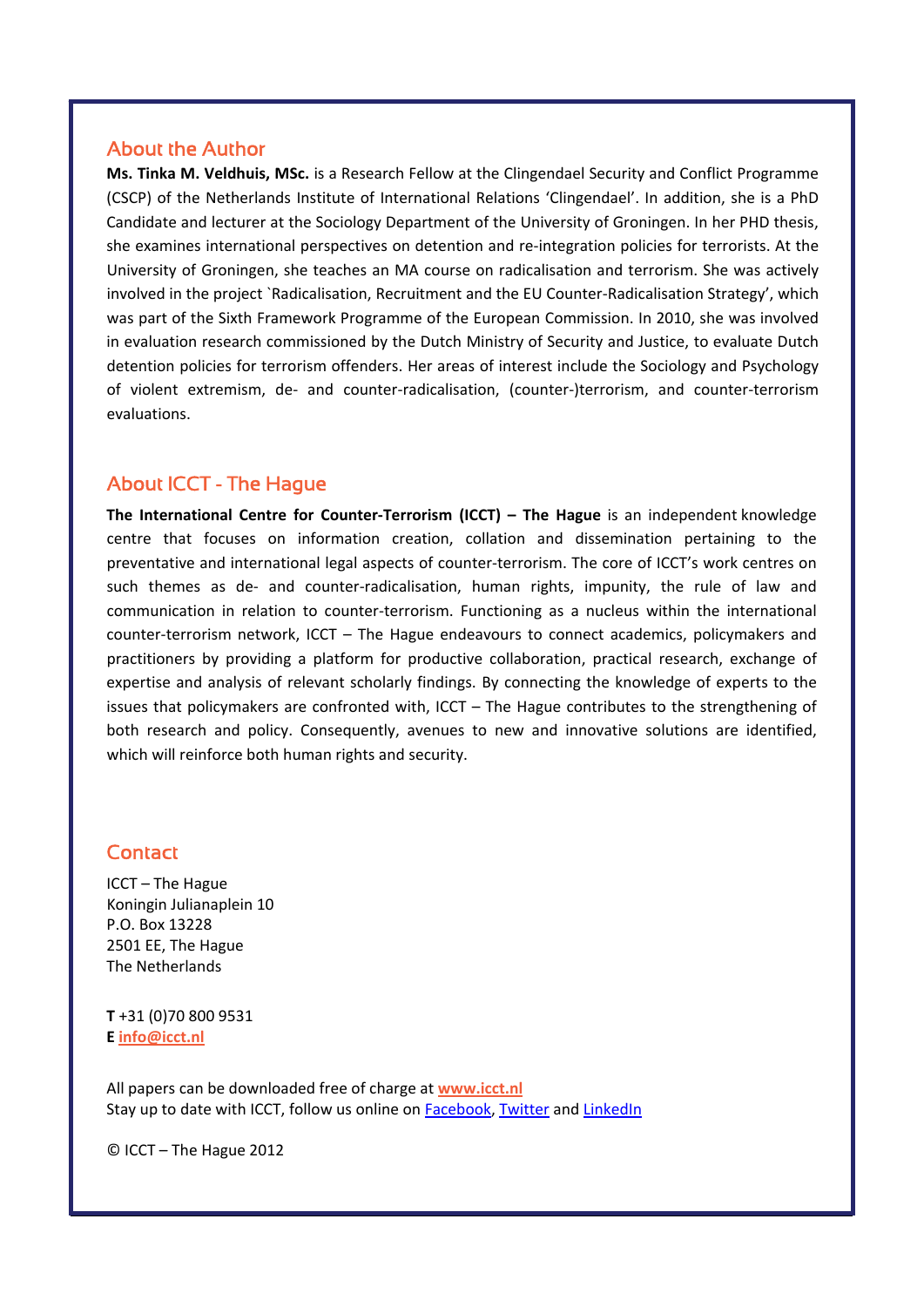## **Introduction**

l

In 2010, the Director of National Intelligence assessed that an approximate 20% of former Guantanamo Bay detainees were suspected of reengaging in terrorist or insurgent activities<sup>[1](#page-2-0)</sup>, a figure confirmed by the Obama administration<sup>[2](#page-2-1)</sup>. Elsewhere, similar concerns have been raised over recidivism rates among inmates with a terrorist or extremist background.<sup>[3](#page-2-2)</sup> Indeed, prisons are often seen as places where radical ideologies fester and where terrorist movements seek to recruit new members into their ranks. Although accurate figures on prison radicalisation and recidivism-rates among violent extremist offenders are often lacking,<sup>[4](#page-2-3)</sup> preventing post-release radicalisation and terrorism is of central concern to governments and authorities around the world.

As a result, several de‐radicalisation and rehabilitation programmes for violent extremists have emerged across the globe in the last few years. For example, extensive programmes have been established in Saudi‐Arabia, Indonesia, Singapore, Colombia, and the United Kingdom (UK), to name a few.<sup>[5](#page-2-4)</sup> Each of these countries has developed its own approach to promote desistance of some form of political violence. When analysing and comparing these programmes, one runs into the problem that although the programmes generally seem to include similar interventions (e.g. education and vocational training, psychological and religious counselling), they actually pursue a broad range of objectives. Or, as Horgan puts it: "At present, there is a flurry of activity worldwide aimed at what on the surface appears to be a pursuit of similar objective, but upon closer inspection reveal such diverse conceptual underpinnings that they can only realistically be unified in terms of promoting some kind of move away from terrorism."[6](#page-2-5)

Moreover, in most cases the underlying rationale and details of the intervention – the 'programme theory' – has never been explicitly formulated or translated into tangible blueprints. More often than not, the programmes seem to be developed on the basis of intuition and implicit assumptions about how certain interventions can achieve specific desired outcomes – *a priori* explications of the ideas behind these programmes are rare. Hence, it often remains unclear what objectives such policies exactly aim to achieve and how the instruments are supposed to contribute to achieving these objectives, let alone how the success of these policies can be evaluated. For example, do these initiatives aspire to transform the participants to pacifist citizens by targeting the ideology which legitimised violence in the first place ('de‐radicalisation'), or do they 'merely' seek to provide participants with a package of tools that is believed to curtail violent behaviour? How do these measures tap into existing knowledge about the causes of violent radicalisation and terrorist behaviour? And above all, how should we assess their impact and effectiveness?

Indeed, attempts to measure the effect of these programmes are confronted by substantial barriers and to date few if any rehabilitation initiatives have been subjected to in-depth evaluation<sup>[7](#page-2-6)</sup>. However, for governments and prison authorities to know whether and how investing in the rehabilitation of violent extremists is worthwhile or a waste of resources requires a clear understanding of what these policies aim to achieve and how, and whether they succeed in doing so or not.

<span id="page-2-3"></span><sup>1</sup> Rappaport, A., Veldhuis, T.M., Guiora, A.N. Homeland Security and the Inmate Population: The Risk and Reality of Islamic Radicalization in Prison. In L. Gideon (Ed.) Special Needs of Offenders in Correctional Institutions. Thousand Oaks: SAGE Publishing (in press).<br><sup>5</sup> Neumann, P. (2010). Prisons and Terrorism: Radicalisation and de-radicalisation in 15 countries. London:

<span id="page-2-0"></span><sup>1</sup> Director of National Intelligence (2010). Summary of the Reengagement of Detainees formerly held at Guantanamo Bay. Retreived from

<span id="page-2-1"></span>[http://www.dni.gov/electronic\\_reading\\_room/120710\\_Summary\\_of\\_the\\_Reengagement\\_of\\_Detainees\\_Formerly\\_Held\\_at\\_Guantanamo\\_Bay\\_Cuba.pdf](http://www.dni.gov/electronic_reading_room/120710_Summary_of_the_Reengagement_of_Detainees_Formerly_Held_at_Guantanamo_Bay_Cuba.pdf) <sup>2</sup> Joscelyn, T. (2010). Gitmo Recidivism Rate Soars. *The Weekly Standard,* December 7*.* Retreived from [https://www.weeklystandard.com/blogs/gitmo](https://www.weeklystandard.com/blogs/gitmo-recidivism-rate-soars_521965.html)‐ recidivism-rate-soars 521965.html<br><sup>3</sup> Pluchinsky, D.A. (2008). Global Jihadist recidivism: A red flag. Studies in Conflict & Terrorism, 31, 3: 181-200; Arianti, V. (2011). Jihadi recidivism: The case of

<span id="page-2-2"></span>Indonesia. *Eurasiareview,* February 17. Retrieved from [http://www.eurasiareview.com/17022011](http://www.eurasiareview.com/17022011-jihadi-recidivism-the-case-of-indonesia/)‐jihadi‐recidivism‐the‐case‐of‐indonesia/

<span id="page-2-4"></span>Radicalisation and Political Violence.

<span id="page-2-5"></span><sup>6</sup> Horgan, J. (2008). Deradicalization or disengagement? A Process in Need of Clarity and a Counterterrorism Initiative in Need of Evaluation**.** *Perspectives on Terrorism, 2, 4.*<br><sup>7</sup> One of the first efforts to assess the impact of de-radicalisation efforts is currently made by Prof. Arie Kruglanski and colleagues. See for example

<span id="page-2-6"></span>Kruglanski, A. W., Gelfand, M. J., & Gunaratna (in press). Aspects of deradicalization. In L. Rubin, R. Gunaratna, & J. A. Gerard (Eds.), *Terrorist Rehabilitation and counter‐radicalization*. London: Routledge.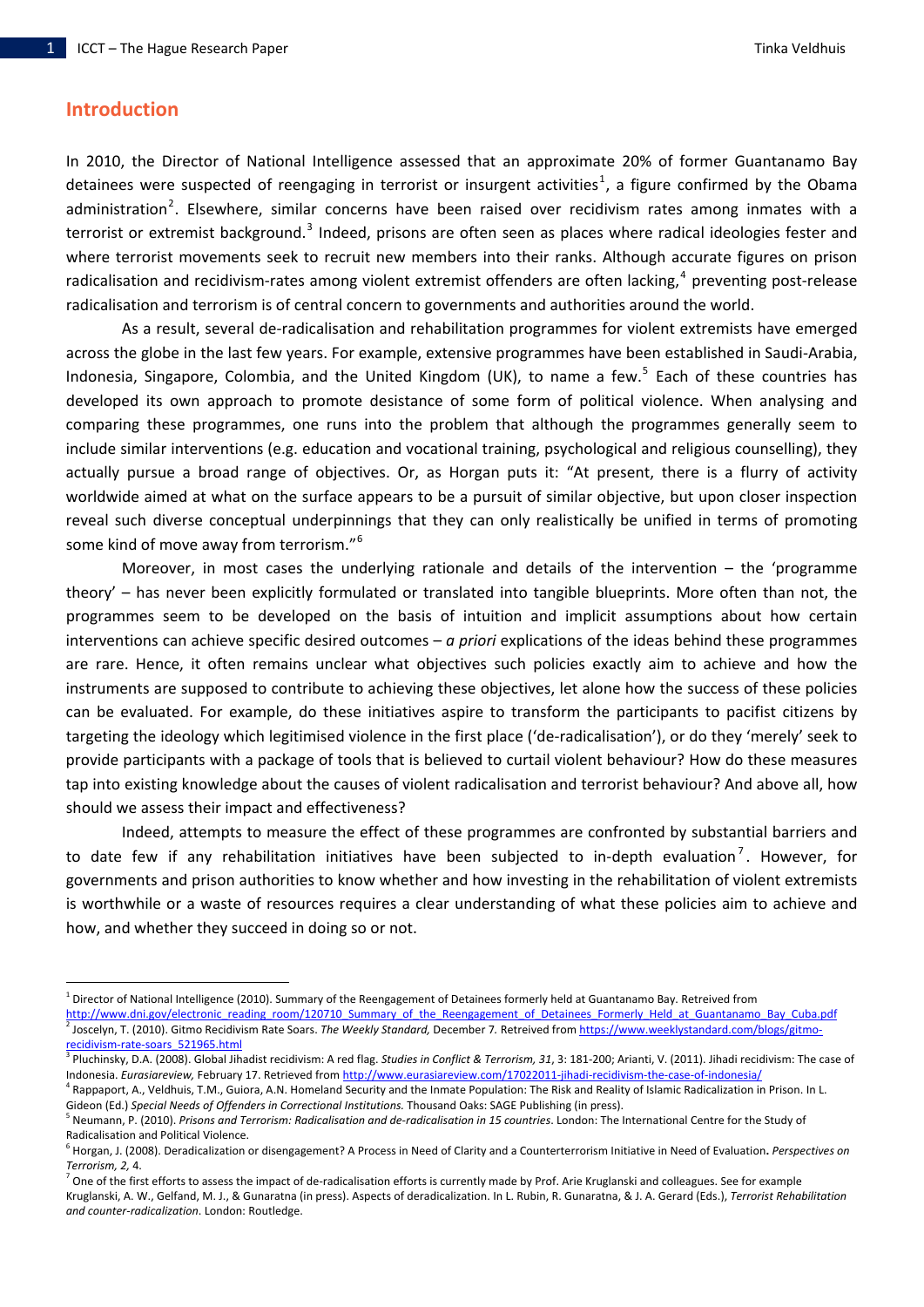It is in this context that this ICCT Research Paper emphasises that rehabilitation programmes for offenders with a terrorist or extremist background should be rooted in explicit, unambiguously formulated programme theories that should include detailed descriptions of the different components of the intervention and explicate how they relate to each other. Above all, these theories need to describe the primary and secondary objectives, the policy implementation instruments, and the ideas about expected causal relationships and impacts.

Specifically, the policy brief makes an argument for a *Realist* approach as developed by Pawson and Tilley<sup>[8](#page-3-0)</sup>, which is concerned with the identification of policies' underlying causal mechanisms and the way in which they function across contexts. In other words, a Realist approach aims to move beyond assessing ´whether the programme works´ to ´why the programme (sometimes) works' and 'why it works differently in different environments', in order to identify what can be done to maximise the chances of success.

The objectives of the paper are two‐fold. Firstly, it emphasises the added value of a Realist framework in our thinking about rehabilitation efforts, and highlights some of the key questions that policy officials (and hence programme theories) need to answer, both at the onset of the programme and as it develops and evolves over time. Secondly, in doing so, the paper aims to illustrate that programme theories should be forward looking and sensitive to indirect or invisible mechanisms, which might potentially undermine the programme's effectiveness if not dealt with appropriately. Specifically, the paper shows that in the rehabilitation of violent extremists, identifying and pursuing the primary objectives (e.g. reducing recidivism) is not enough, as there are several factors (e.g., stigmatisation and criminogenic environments) that can seriously undermine the intervention's impact. Explicitly integrating the targeting of such distorting factors as secondary objectives into the programme theory can substantially improve the effectiveness of the overall programme.

A few terms are relevant for the discussion. Here, *rehabilitation* is seen as a purposeful, planned intervention, which aims to change characteristics of the offender (attitudes, cognitive skills and processes, personality or mental health, and social, educational or vocational skills) that are believed to be the cause of the individual's criminal behaviour, with the intention to reduce the chance that the individual will re-offend.<sup>[9](#page-3-1)</sup> Moreover, *reintegration* is understood as a safe transition to the community, by which the individual proceeds to live a law‐abiding life following his or her release and acquires attitudes and behaviours that generally lead to productive functioning in society.

Further, a clear distinction must be made between *disengagement* and *de‐radicalisation*, processes that can manifest themselves at both the individual and collective level.<sup>[10](#page-3-2)</sup> Disengagement denotes a behavioural change by which individuals or movements reduce or stop using violent methods. Disengagement can be partially and does not necessarily imply a complete move away from violence.<sup>[11](#page-3-3)</sup> Movements could decide to slightly alter their tactics and individuals can change their role in the movement to a more peripheral position, without denouncing violence completely or leaving the movement entirely. Disengagement may or may not involve de‐ radicalisation, which requires not only a change in behaviour but also a change in belief. De‐radicalisation, in turn, is fundamentally a psychological and cognitive process by which the individual experiences a fundamental change in understanding and belief. However, de-radicalisation does not necessarily go hand in hand with disengagement.<sup>[12](#page-3-4)</sup> Individuals can go through a psychological process of renouncing violence whilst, for a number of reasons, remaining active in the violent movement. For example, social pressure, fear of revenge or prosecution and lack of alternatives can inhibit the individual from moving away from violence, even if he or she

<span id="page-3-0"></span><sup>8</sup> Pawson, R. & Tilley, N. (1997). *Realistic Evaluation.* London: SAGE Publications; Pawson, R. (2006). Evidence‐based policy: A realist perspective. London: SAGE Publications.<br><sup>9</sup> See Cullen, F. T., & Gendreau, P. (2000). Assessing correctional rehabilitation: Policy, practice, and prospects (pp. 109-175). In J. Horney (Ed.). National

<span id="page-3-1"></span>Institute of Justice criminal justice 2000: Changes in decision making and discretion in the criminal justice system. Washington, DC: Department of Justice, National Institute of Justice, p.114.<br><sup>10</sup> Bjørgo, T. and Horgan, J. (Eds.) (2009). Leaving Terrorism Behind: Individual and Collective Disengagement. London: Routledge.

<span id="page-3-3"></span><span id="page-3-2"></span><sup>&</sup>lt;sup>11</sup> Børgo & Horgan (2009); Chowdhury Fink, N. & Hearne, E.B. (2008). Beyond Terrorism: Deradicalization and disengagement from violent extremism. International Peace Institute.

<span id="page-3-4"></span><sup>12</sup> Børgo & Horgan (2009).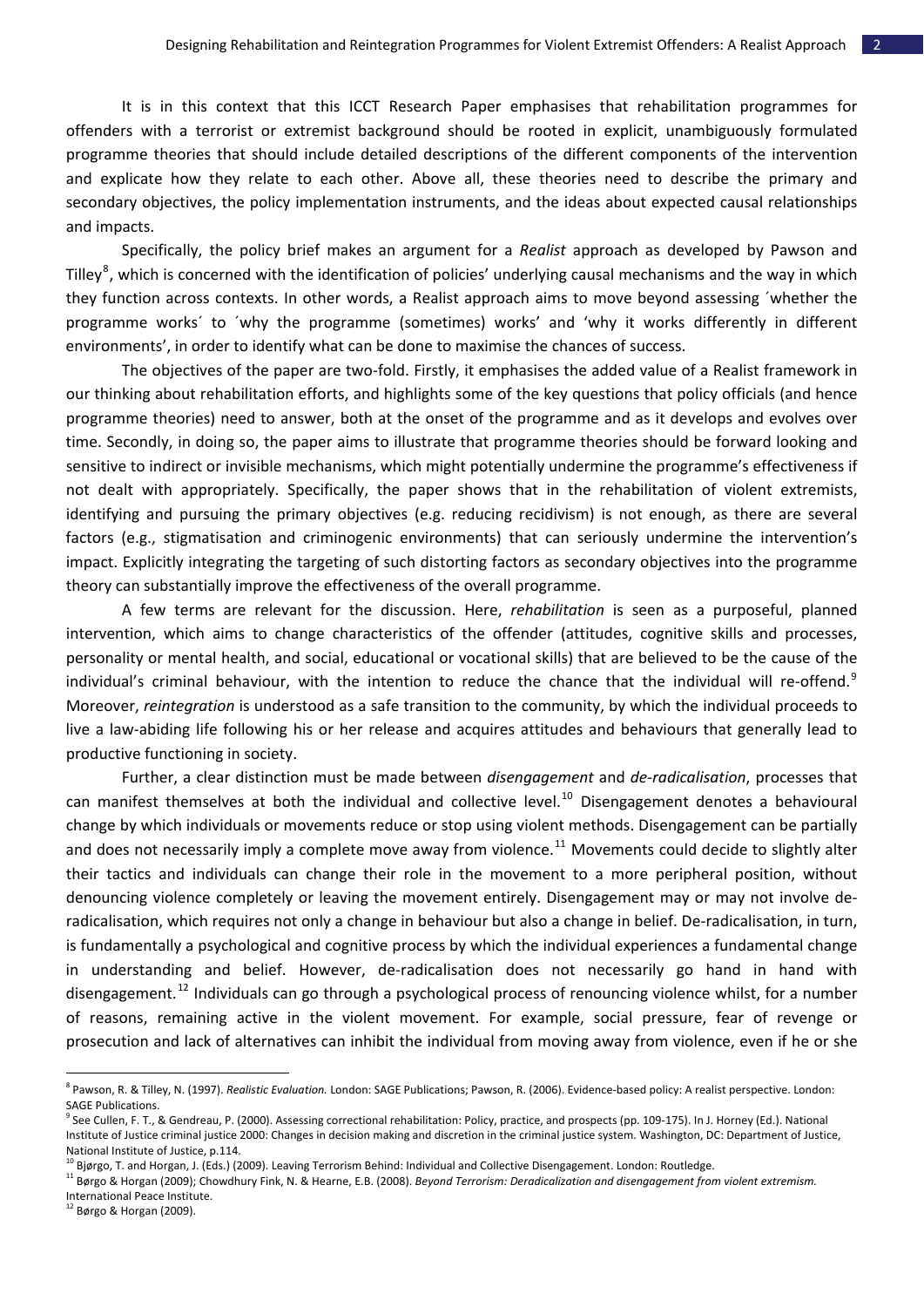mentally disputes the movement's violent strategies.<sup>[13](#page-4-0)</sup> When dealing with inmates who have an extremist background, rehabilitation programmes can include efforts geared towards both de‐radicalisation and disengagement, but in general pursue broader ambitions to prepare and assist individuals in returning peacefully to society after imprisonment.

In this paper, the focus of analysis is narrowed down in several ways. To begin with, although the issues under discussion are relevant for various categories, including ´regular´ inmates, the present discussion focuses specifically on two types of inmates: 1) offenders with a terrorist background, i.e. those who have been suspected or convicted of a terrorism‐related offense, and 2) inmates who have been radicalised during imprisonment and who have, as a consequence of that, been recognised by the authorities as a potential security concern. In particular, this latter category and the issue of prison radicalisation bring with it a unique set of problems and challenges for policy officials, including concerns about preventing the spread of violent extremist ideologies among the inmate population. However, here the emphasis is on the measures that need to be taken to tackle relevant security issues that arise when extremist inmates are being released.

Also, the focus is not on the question whether and why special rehabilitation efforts are required for violent extremist offenders. Valid and legitimate questions can be asked concerning the extent to which existing criminal justice systems and rehabilitation programmes are – or are not – sufficiently equipped to deal with this category of inmates. Yet, here the question is not whether we require ´new´ programmes for violent extremists or how these should differ from ´regular´ programmes. Rather we take a step back and highlight a few dilemmas and concerns that policy officials need to address before any programme commences, irrespective of whether they are confronted with general offenders or with violent extremists. The implication is that this paper will draw extensively on available knowledge obtained from ´general´ rehabilitation and reintegration efforts for prison inmates. Those policy makers responsible for designing a rehabilitation programmes for violent extremists should decide whether and to what extent these insights are applicable to their specific and unique situation.

Neither will this paper deal specifically with the variety of different ideological backgrounds, like extremist right-wing, left-wing, religious or nationalist offenders. Central to the Realist approach is the notion that policies and programmes are most likely to succeed if the objectives are tailored to the specific contexts and needs of the individuals or groups involved.<sup>[14](#page-4-1)</sup> This paper does not aim to disentangle the different layers of these contexts and analyse their impacts, but it aims to raise questions that might help to match the correct instrument with the accurate context and objectives.

Lastly it is important to emphasise the ethical sensitivity of the matter at hand. Concepts like rehabilitation, violent extremism, de‐radicalisation and re‐integration also have a political and normative connotation. Rehabilitation aims to persuade individuals to make the 'right' choices and refrain from 'wrong' behaviour. However, what is 'right' and what is 'wrong' depends on ones' societal and political position and is usually not unequivocally embraced. After all, one man's terrorist is another man's freedom fighter, and who is perceived as an extremist by some – usually government – may be seen as a credible interlocutor by others. This notion has a few important implications.

Firstly, in crafting their response to violent extremism, governments and authorities need ask not only whether an objective or solution is practical, it is equally important to ask whether it is in compliance with international legal standards and ethical in terms of human rights. One of the core values of the democratic state is that the government does not aim to manipulate the individual's mindset and that individual freedom of thought, speech and religion are respected. In the discussion about de‐radicalisation, this means that a delicate balance has to be found between attempting to change the cognitions and attitudes that pushed the individual down the path of violence, whilst guaranteeing core individual freedoms. Ultimately, this could even mean that

<span id="page-4-0"></span><sup>&</sup>lt;sup>13</sup> Ibid.; Chowdhury Fink & Hearne (2008).

<span id="page-4-1"></span> $14$  Pawson & Tilley (1997).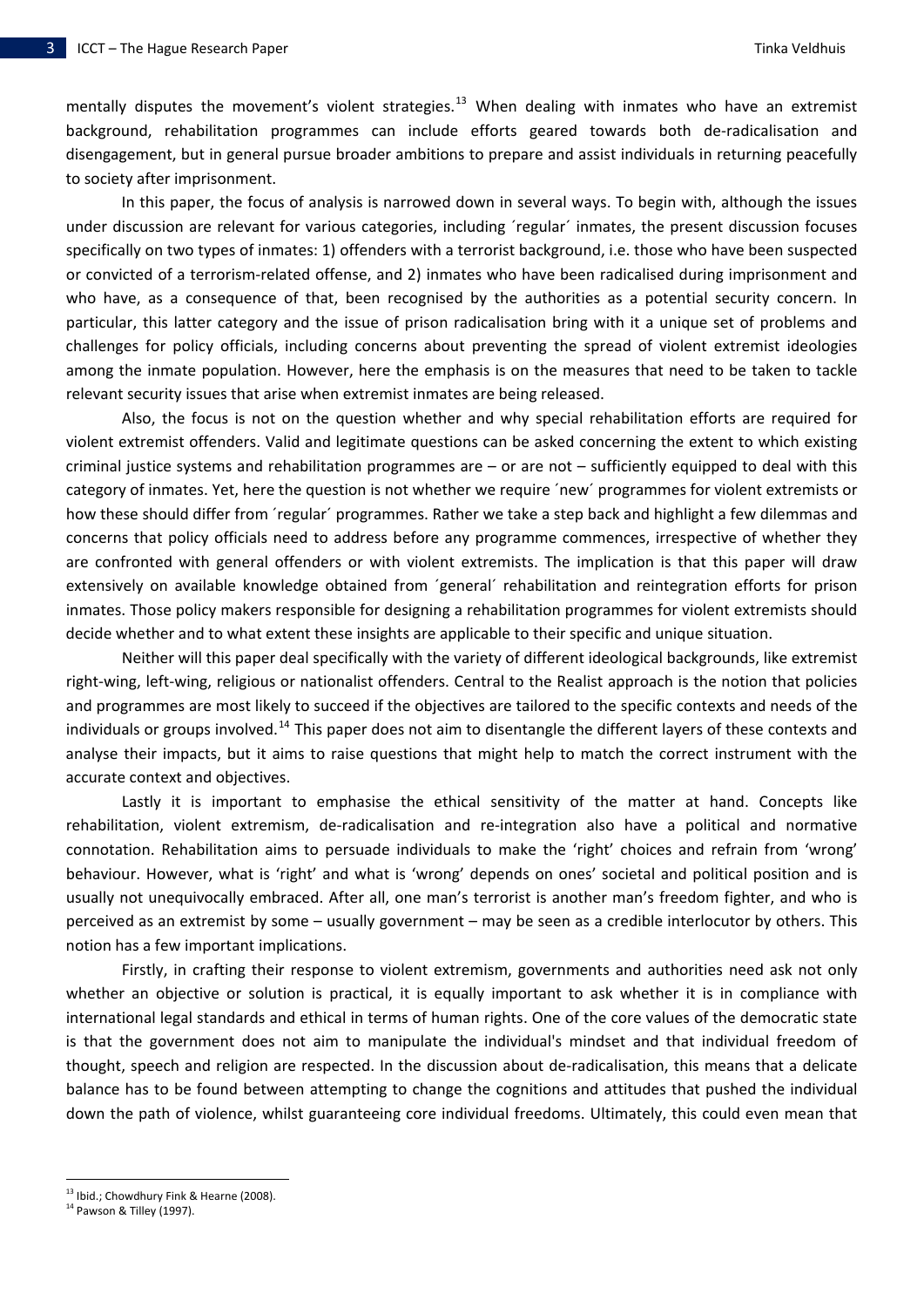authorities might be forced to opt for a second best solution (e.g. no complete de‐radicalisation) in order to respect basic human rights.

Secondly, governments are at all times challenged to critically examine the underlying causes and motivations that gave rise to violent extremist individuals or movements. Extremist movements do not operate in a vacuum, and sometimes they convey political messages that are carried and supported by wider audiences beyond the movement. Although violence is never a justified means to an end, looking beyond the mere acts and examining the underlying causes and motivations might be an additional step to finding a sustainable solution to the problem. Sometimes, if the extremist discourse reflects sentiments and grievances that are more broadly shared within society, this might mean that adjustments at the societal and political level are required to deal appropriately and effectively with the underlying issues. In this sense a form of collective disengagement might be attained by reducing the underlying grievances and the public support base for (violent) political activism. Cases in the past have shown that political inclusion of actors into the discourse can serve as a driver for collective disengagement.

That being said, once people have been incarcerated for a long time, irrespective of the precise dimensions of the underlying conflict, a social reality emerges that can produce very real consequences. The fact remains that people who have, for whatever reason, spent a substantial part of their life in confinement need to be adequately prepared for their transition into society and need to be equipped with the appropriate skills that are necessary to live a productive life in society. The present paper explicitly starts from the premise that there is an apparent need experienced by actors in the field to consider providing rehabilitation services to inmates with an extremist inmate. From that starting point, the next questions are how these services should be designed and what they should consist of?

# **A Realist Approach to Designing Rehabilitation Programmes**

### **Outcomes, Mechanisms and Context**

The Realist framework is drawn from the work by Pawson and Tilley and is rooted in the appreciation that in policy, one size does not fit all and that similar policies can produce very different outcomes when implemented in different settings.[15](#page-5-0) To explain *why* policies work or fail in a particular context, the Realist approach examines the underlying mechanisms through which policy instruments generate certain outcomes under certain conditions. From a Realist perspective, the question is not 'what works', but 'what works for whom in what circumstances'.[16](#page-5-1) The Realist approach as such seeks to unpack the complexity of social programmes by examining the conditions under which certain policies are more or less likely to work. The framework coalesces around three key concepts: Outcomes (O), Mechanisms, (M), and Context (C).<sup>[17](#page-5-2)</sup>

Firstly, the *outcomes* are the impact that a policy has on a target population. Policy outcomes are social changes that are caused by the implementation of (one or more) elements of the intervention. Outcomes can be expected or unexpected, desired or undesired, and can be different across contexts and target populations (e.g. the same policy can produce different outcomes for men and women). For instance, enhancing security measures at airports might reduce the risk of terrorist attacks, but can simultaneously and adversely increase levels of fear among the public. Secondly, the policy *mechanism*s are the engine behind the programme. Mechanisms explain what it is about the intervention that causes change, and how specific instruments contribute to achieving the desired outcome.<sup>[18](#page-5-3)</sup> Following the previous example, increased airport security might reduce terrorist threats through several mechanisms, like detecting explosives or otherwise dangerous devices and discouraging terrorist

<span id="page-5-0"></span><sup>15</sup> Pawson, R. & Tilley, N. (1997). *Realistic Evaluation.* London: SAGE Publications; Sanderson, I. (2002). Evaluation, policy learning and evidence‐based policy making. *Public Administration, 80,* 1: <sup>1</sup>‐22. <sup>16</sup> Ibid. P.25.

<span id="page-5-2"></span><span id="page-5-1"></span> $17$  Pawson & Tilley (1997).

<span id="page-5-3"></span><sup>18</sup> Pawson (2006): P.23‐24.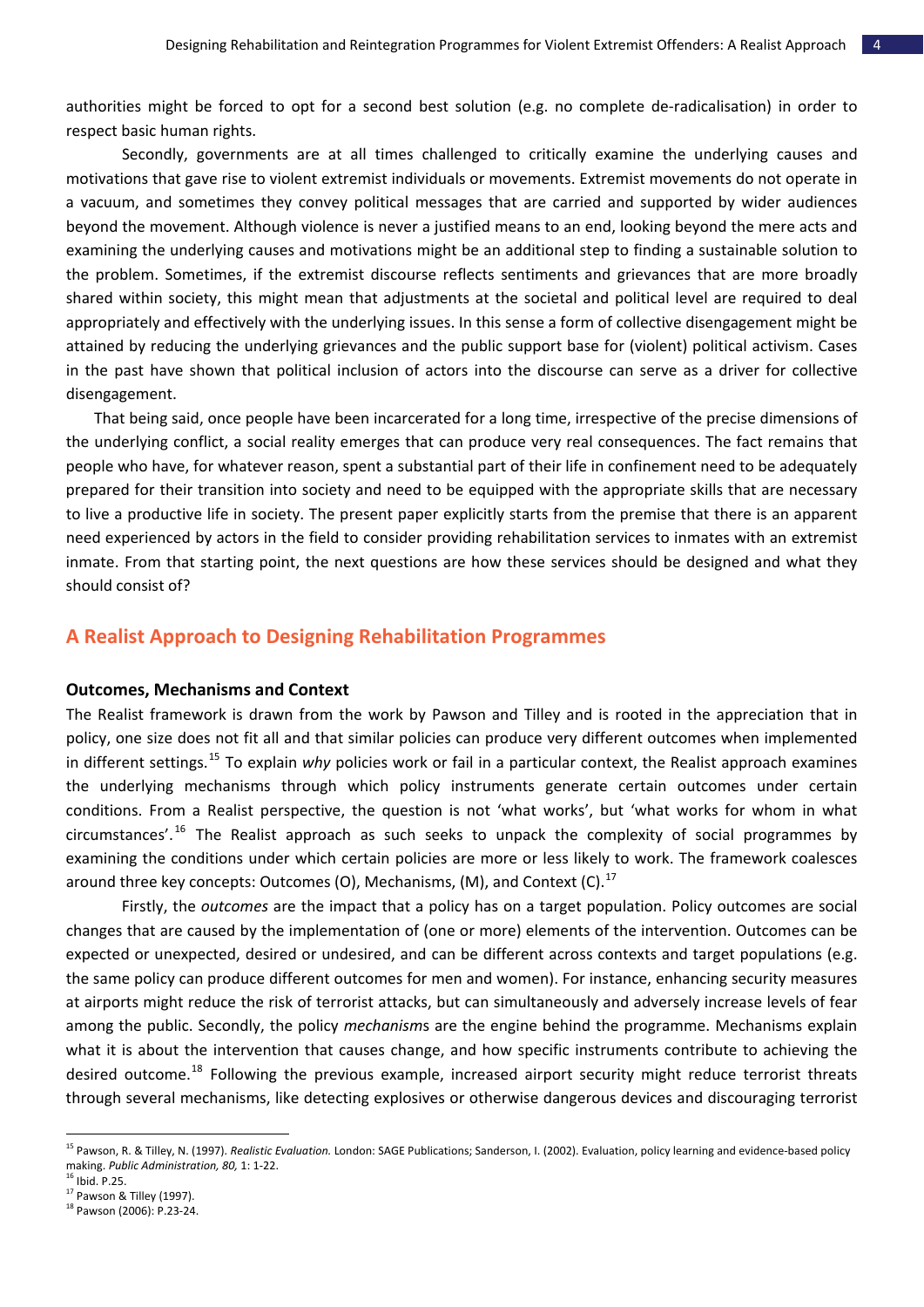organisations to attempt attacks. Thirdly, *contextual conditions* influence if and how a policy instrument makes an impact.<sup>[19](#page-6-0)</sup> For example, whether elevated military visibility at airports induces fear among travellers might be culture‐specific and dependent on familiarity with and attitudes towards military intervention in regular civil life.

The notion that interventions are dynamic systems, which depend on the context in which they are implemented and evolve over time as the context and stakeholder reasoning changes, is fundamental to the Realist approach.<sup>[20](#page-6-1)</sup> It follows that although programmes cannot be replicated one-on-one across contexts, general understandings of what works for whom, when, and why are transferrable. This makes the Realist approach particularly valuable for such complex interventions as rehabilitation programmes for violent extremists, which are made up of several interrelated components (e.g. training programmes, economic support, after-care) and implemented in a broad range of contexts (e.g. different countries, with different criminal justice systems and prison settings) and for different types of extremist offenders (e.g. Islamists, nationalists, guerrillas, right wing extremists).

#### **Evidence‐based Programme Theories**

According to a Realist view, interventions are always rooted in some kind of theory that describes how the particular implementation of a programme will bring about a certain desired outcome.<sup>[21](#page-6-2)</sup> Such theories are based on a series of "if…. then" premises held by policy architects or academics, practitioners and other relevant stakeholders. In the most ideal case, an explicit programme theory is available in which the policy makers have described in advance how the policy instrument is going to work and what impact it is expected to have.

However, in most cases, the underlying theory is not explicated in a formalised policy design but exists only in the minds of the different actors involved, who might in fact all have very different theories about the intervention. For example, Horgan points out that various de‐radicalisation programmes that have emerged in different parts of the world often fail to address the question whether these programmes actually work, and how?<sup>[22](#page-6-3)</sup> Of course, one appealing explanation for this lack of evidence is that any attempt to evaluate complex interventions like inmate reform programmes (in as far as any attempt has been made at all) runs into profound methodological difficulties. The lack of a control condition – i.e. a situation in which the particular intervention was not in place or an alternative programme was conducted – hinders any unbiased causal inference about the programme's impact. Consequently, it is at the same time equally impossible to claim that these de‐radicalisation programmes *do not* work.

However, a more fundamental problem is that de-radicalisation or reform programmes for violent extremists often lack an accurate description of the intervention, such as an explicit articulation of its objectives and underlying logic or theory. For example, the indicators for success or failure are rarely explicitly formulated; if they are, they are often too vaguely defined to be translated into measurable criteria. When the central beliefs about how a programme is expected to work remain implicit, the risk is that policy makers and practitioners work from very different conceptions about what the programme aims to achieve and how it should be implemented. Also, it is possible that those who designed or initially implemented the programme move on to other positions over time and are replaced by new managers or practitioners, who might deviate from the original plan if they are not properly briefed on the purposes and procedures of the programme. Under such conditions, accurate assessments of whether an intervention has been successful or not, let alone *how* it operates, is practically impossible.

Hence, programme theories are important facilitators of comprehensive and coherent policy strategies. They compel policy officials to consider thoroughly what and how their innovation aims to achieve. The process of

l

<span id="page-6-3"></span> $22$  Horgan (2008).

<span id="page-6-0"></span><sup>&</sup>lt;sup>19</sup> Ibid. P.24.<br><sup>20</sup> Sridharan, A. \_ Nakaima, A. (2010). Ten steps to making evaluations matter. *Evaluation and Programming,* 

<span id="page-6-2"></span><span id="page-6-1"></span><sup>&</sup>lt;sup>21</sup> Pawson (2006): P.26; Pawson R, Greenhalgh T, Harvey G, Walshe K. (2005). Realist review: a new method of systematic review designed for complex policy interventions. *Journal of Health Services Research and Policy 10*, 1:21‐34.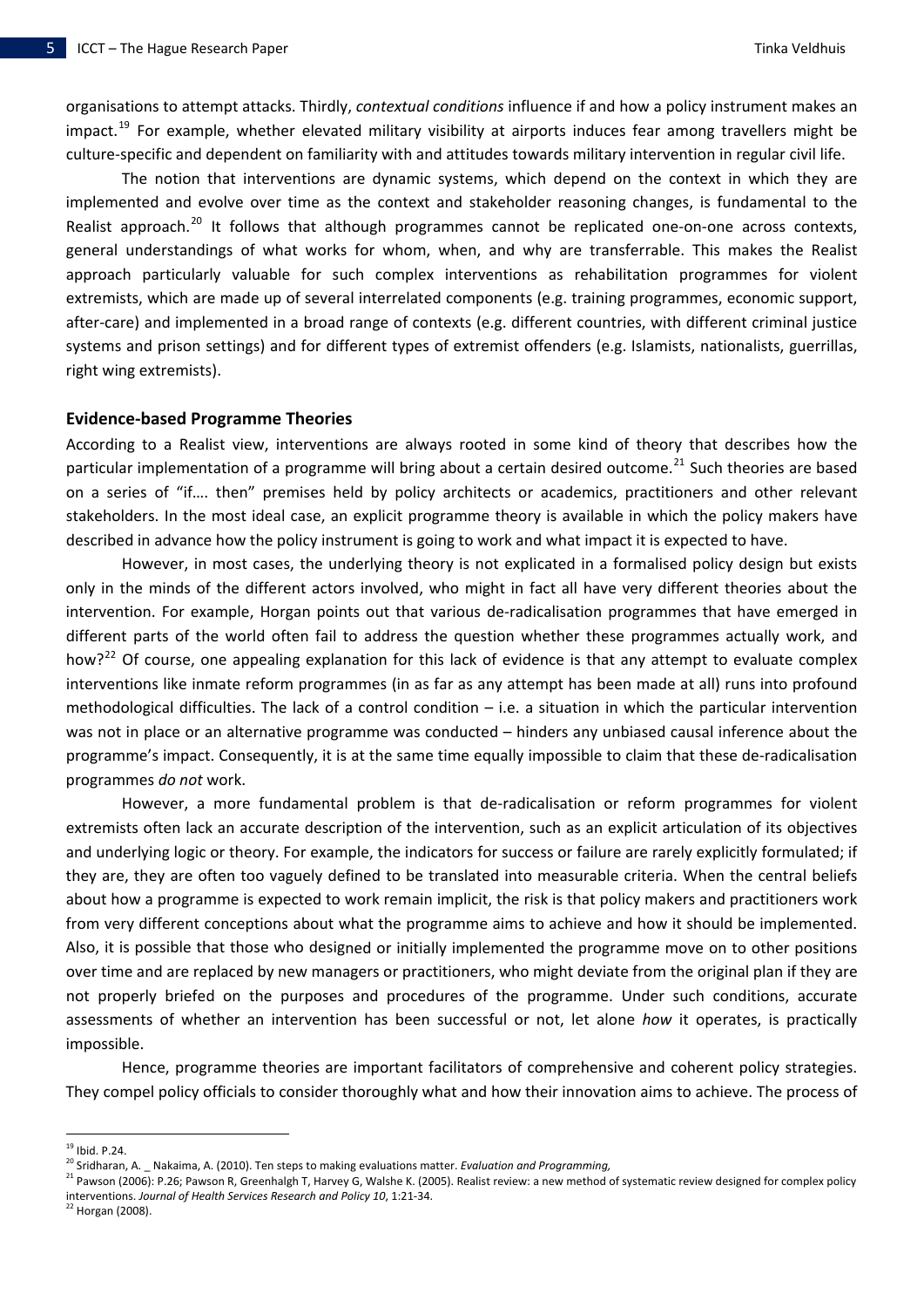formalising the programme theory does not only force some level of consensus on the exact dimensions of the intervention, it also ensures that all the actors are working from the same premises and have the same concepts and objectives in mind.

The Realist framework recommends a theory-driven and evidence-based approach for identifying and designing the programmes that are capable of achieving the desired end-states.<sup>[23](#page-7-0)</sup> Evidence-based policies are defined as policies that can be justified in terms of the best available evidence about the interventions and their likely effects.<sup>[24](#page-7-1)</sup> They are rooted in a strong, evidence-based theory about how and why the programme is expected to produce specific outcomes. Indeed, it has been shown by research that rehabilitative efforts are well served by a sound conceptual model which describes the underlying assumptions about elements in the programme. Meta‐evaluation analyses by Antonowicz and Ross revealed that rehabilitation programmes which are based on a coherent theoretical conceptualisation of cognitive‐behavioural models of criminal behaviour were more likely to be effective in reducing recidivism.<sup>[25](#page-7-2)</sup> In other words, the chances of success increase considerably if the intervention is based on an explicated idea, substantiated by previous experience and empirical knowledge, about which measures are most suitable to achieve the set goals. Such underlying theoretical models do not only convey the fundamental principles of the intervention, but also determine which measures are deemed appropriate, and why.

There are different types of evidence that can be used to substantiate policy designs.<sup>[26](#page-7-3)</sup> Firstly, systematic reviews and meta‐analyses of existing evaluations are the most desirable types of evidence. Such reviews identify all relevant published and unpublished evidence, assess the quality of each study to expose flaws, and summarise the findings in a balanced and impartial manner. As such, they combine the results of a series of studies in order to generalise the outcomes for a population of reviews.

Secondly, single studies (e.g. a review of one specific programme) can be used as evidence, but only if they are undertaken by the highest possible standards. Single studies are always conducted in a very specific context in which the programme is introduced, which can produce unbalanced and unrepresentative conclusions that are not fit generalisations. Systematic reviews can overcome such biases by exposing *sets* of studies to critical appraisal and rigorous analyses.<sup>[27](#page-7-4)</sup> Hence, single studies can provide valuable evidence for very specific programmes in very specific contexts, but are less informative about the general conditions and populations under which programmes are more - or less - likely to work.<sup>[28](#page-7-5)</sup>

Thirdly, expert opinion can be an appreciated source of information for policy design. Expert meetings and advisory groups can gather the experience, expertise and judgement of top-level specialists and practitioners to inform decision makers about the costs and benefits of available policy alternatives. However, expert opinion is often based on selective cases, contexts or studies and cannot be assumed to be all‐inclusive or grounded in substantial research evidence. As such, it is not advisable to rely solely on experts whilst designing or implementing new policies. Expert judgment is particularly valuable when existing evidence is lacking or imperfect, but should always be *integrated* with the best available evidence from systematic research.<sup>[29](#page-7-6)</sup>

Naturally, policies are informed and influenced by a range of other sources, like political and cultural values, available resources, existing legal and bureaucratic frameworks, personalities and tradition.<sup>[30](#page-7-7)</sup> The purpose here is not to argue that policy cannot proceed without being rooted in the latest research evidence. Often,

<span id="page-7-1"></span><span id="page-7-0"></span><sup>&</sup>lt;sup>23</sup> Pawson & Tilley (1997) ; Pawson, R. (2006). Evidence-based policy: A realist perspective. London: SAGE Publications.<br><sup>24</sup> Davies (1999).

<span id="page-7-2"></span><sup>25</sup> Antonowicz, D. H. & Ross, R.R. (1994). Essential components of successful rehabilitation programs for offenders. *International Journal of Offender and Comparative Criminology* 38 (2): 97–104.

<span id="page-7-3"></span><sup>&</sup>lt;sup>26</sup> Davies, P.T. (2004) Is Evidence-Based Government Possible? Conference Paper for the Campbell Collaboration Colloquium, Washington Feb 2004. Retrieved from: http://www.nationalschool.gov.uk/policyhub/downloads/JerryLeeLecture1202041.pdf

<span id="page-7-4"></span><sup>27</sup> Davies, P.T (2003). Systematic reviews: How are they different from what we already do? In Anderson, L. & Bennet, N. (eds.), *Developing educational leadership for policy and practice.* London: SAGE Publications.

<span id="page-7-5"></span> $^{28}$  Davies (2004).<br> $^{29}$  Ibid.

<span id="page-7-7"></span><span id="page-7-6"></span>

<sup>&</sup>lt;sup>30</sup> Banks, G. (2009). Evidence-based policy-making: what is it? How do we get it? ANU Public Lecture Series, presented by ANZSOG, 4 February, Productivity Commission, Canberra Australia. Retrieved from: http://www.pc.gov.au/ data/assets/pdf file/0003/85836/20090204-evidence-based-policy.pdf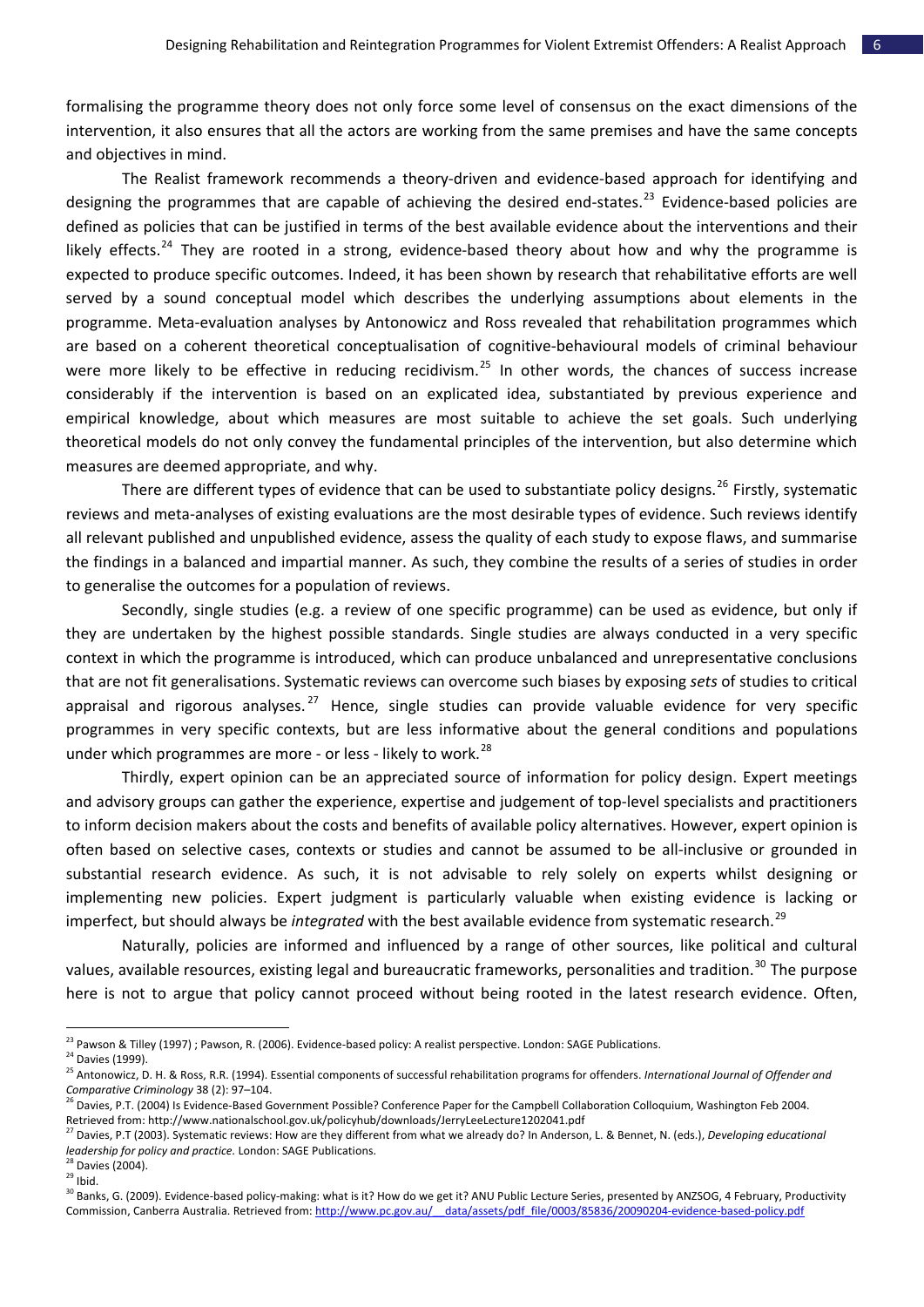sound evidence might not be available or applicable to the present circumstances, and policy decisions often need be made within a limited timeframe. In most cases, there is simply no time to wait for rigorous systematic reviews.

However, policies should always be rooted in proper and explicit reasoning and theory. Especially in areas like terrorist detention and extremist reform, where policies touch upon individual rights by restricting people's freedoms or even attempting to change the individual's mindset, there is too much at stake to accept that such programmes are designed on a trial and error basis without underpinning logic. Rehabilitation programmes should be based on fundamental theories and need to be rigorously monitored and evaluated to inform correction or, if necessary, termination of the programme.

In developing violent extremist rehabilitation programmes, research evidence on the conditions under which specific interventions work or fail is still lagging behind. Concerns about terrorist recidivism and post-release radicalisation surfaced on the international political agenda relatively recently and only in the last few years have rehabilitation efforts for this specific category of offenders started to proliferate. Yet we must be aware of an "evaluation gap" between the potential of what can be learned from existing evidence and what *is* actually learned. Over the course of decades, a substantial amount of relevant evidence has been gathered by systematic reviews and meta‐analyses on 'general' rehabilitation programmes, as well as on relevant areas like disarmament and demobilisation of violent political movements, violent (prison) gangs, guerrillas and other violent organisations. Although not exactly replicable, insights about these interventions should be used to inform the thinking process about rehabilitation of violent extremist offenders. In doing so the challenge is to identify good practices and general principles relating to what works for whom under what circumstances, in order to explore whether and how these principles are transferrable to different contexts. Crucially, using this knowledge requires a clear and sound conceptualisation of what is meant by key terms like 'rehabilitation', 'disengagement', 'deradicalisation' and 'demobilisation', to ensure that findings are legitimately generalised and applied.

# **Theory Behind Rehabilitation Programmes**

The design of rehabilitation programmes should be informed by available evidence, drawn from strong theories and existing evaluations of relevant interventions. The purpose of this paper is not to develop a programme theory for an extremist rehabilitation programme, but to argue clearly that policy makers *do* have the responsibility to take up this task and explicitly work out the details of the intervention before it is introduced. This section aims to assist them by highlighting some of the most important questions that provide the building blocks for transparent and goal‐driven interventions.

It is important to note that these questions *always* have to be answered and that they have not emerged from a specific scenario or case-study. Irrespective of whether the rehabilitation initiative targets extreme right offenders, Islamists, violent prison gangs or drug cartels, and regardless of whether the focus is on individual or collective treatment, on prison‐based or community‐based programmes, the policy description should always be able to answer a series of general questions that revolve around the interplay between outcomes, mechanisms, and context of the intervention.

### **Outcomes**

Firstly, the programme theory should provide a description of what kind of social change the programme aspires to bring about. What is the purpose of the intervention? The ambitions of rehabilitation programmes can be modelled in a hierarchical structure of goals, objectives (criteria), and sub‐objectives. Whereas *goals* are formulated in general terms and identify broad, more abstract desired end‐states, *objectives* and *sub‐objectives*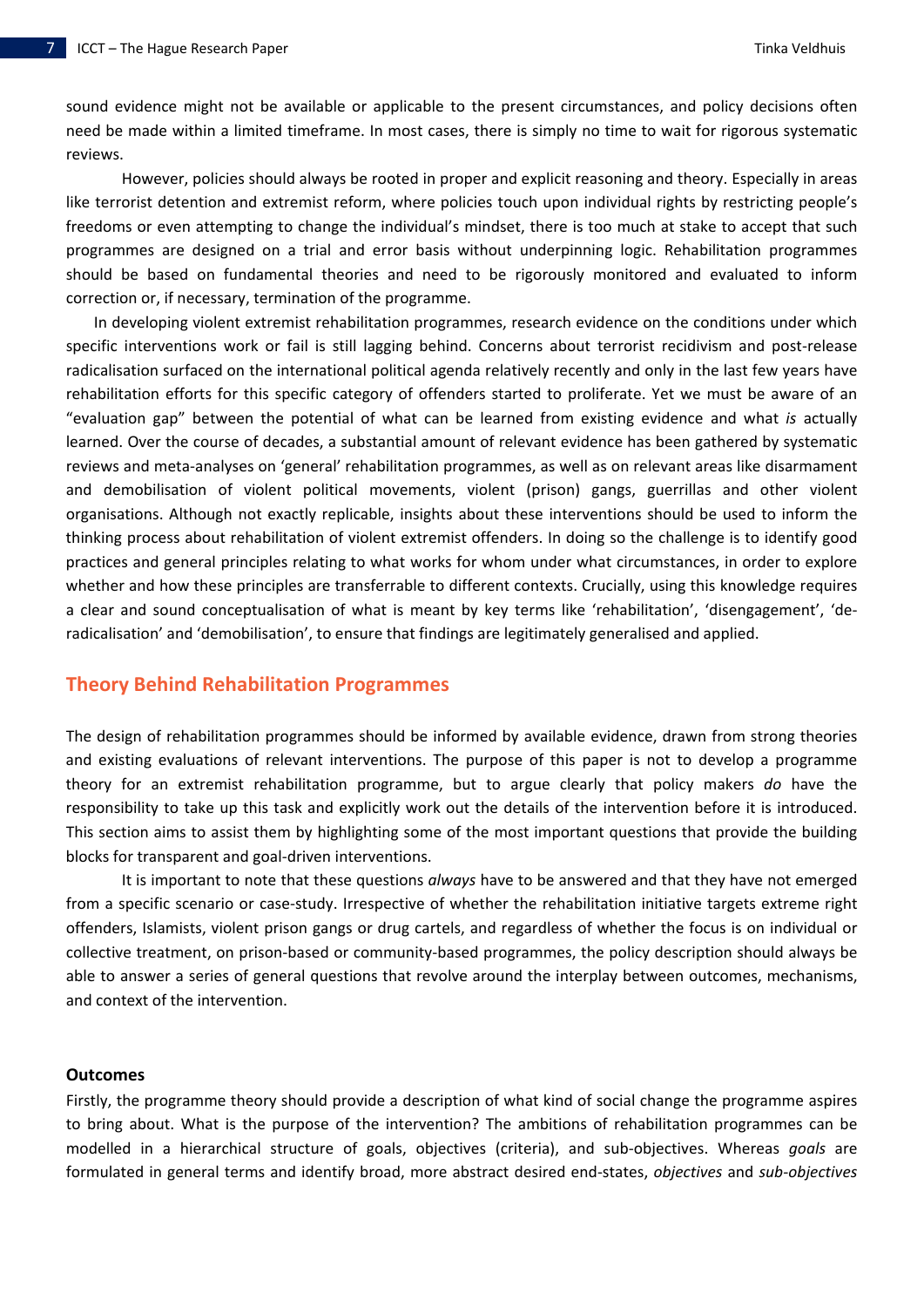are narrowly defined and are specific descriptions of the achievements required to produce the desired outcomes.

In general terms, the goals of detention and rehabilitation policies are to pursue protection of society by preventing crime and reforming criminals. $31$  When it comes to offenders with a terrorist or violent extremist background, rehabilitation and reintegration efforts fit within a broader counter‐terrorism framework. Ultimately, their goal is to prevent and counter violent radicalisation and acts terrorism and the individuals and movements involved.

Programme goals translate into more specific objectives, which are criteria to judge whether the intervention has achieved the desired outcomes. Informed by 'regular' offender treatments, one of the most prominent objectives of rehabilitating and reintegration programmes for violent extremists is to prepare inmates for their transition back into mainstream society in a way that minimises the chance that they will re-offend after being released from prison.<sup>[32](#page-9-1)</sup>

In turn, these objectives are achieved through sub-objectives, which are arrived at through a number of additional questions. Firstly, should rehabilitation efforts aim for *de‐radicalisation* or *disengagement?* Among (counter‐)terrorism experts, an animated debate is on‐going on the reasons and motivations for people to move from involvement in violence to non-violent activities.<sup>[33](#page-9-2)</sup> The pathways to leaving violent extremism behind may not be the same for everyone, and a shift away from violent behaviour does not necessarily go hand in hand with a shift away from ideological support. That is, inmates might be persuaded to reconsider the use of violence, but that does not automatically imply that they are no longer committed to the political cause they pursued. The question is whether and why that would be problematic.

From a criminal justice perspective, one could argue that renouncing violent behaviour (i.e. disengagement) may suffice, as long as the individual indeed refrains from committing any further terrorist offenses after being released from prison. After all, adhering to radical views is not against the law *per se*, only when extremist belief systems give rise to illegal activities do they become relevant in criminal justice terms. In fact, Horgan<sup>[34](#page-9-3)</sup> argues that although most programmes describe themselves as 'de-radicalisation programmes', on closer scrutiny they actually appear to be more about attempts to promote disengagement and desistance from terrorism than about denouncing violent extremist ideologies.

The challenge, however, is to arrive at a state where desistance from terrorist violence is *permanent,* and where individuals stay away from violence indefinitely. But how can that be achieved? The underlying question is a fundamental one: what comes first, (violent extremist) attitudes or (violent extremist) behaviour? Insights from psychology point out that the relationship between how people feel or think and what they actually do is utterly complex, and that a change in attitudes does not necessarily reflect a change in behaviour, or *vice versa*. [35](#page-9-4) With regard to dealing with ideologically radicalised offenders, this relationship is complicated even further by the notion that extremist behaviour, if not driven, is at least legitimised by a fundamentalist belief system. With acknowledgement of the complex link between extremist attitudes and actions, a general consensus appears to exist among terrorism experts that rehabilitation efforts require a balanced approach which targets both attitudes and behaviour and is geared to disengagement whilst promoting de-radicalisation.<sup>[36](#page-9-5)</sup>

<span id="page-9-0"></span><sup>31</sup> Cullen & Gendreau (2000); Cullen, F. T., & Applegate, B. K. (1997). *Offender rehabilitation: Effective correctional intervention*. Aldershot, Hants, England: Ashgate, Dartmouth.<br>
<sup>32</sup> Ibid.

<span id="page-9-2"></span><span id="page-9-1"></span><sup>&</sup>lt;sup>33</sup> Bjørgo, T. and Horgan, J. (Eds.) (2009). Leaving Terrorism Behind: Individual and Collective Disengagement. London: Routledge; Horgan, J. (2009). Walking Away from Terrorism: Accounts of Disengagement from Radical and Extremist Movements. London and New York: Routledge; Horgan, J. and Braddock, K. (2010). 'Rehabilitating the Terrorists? Challenges in Assessing the Effectiveness of De-radicalization Programs.' Terrorism and Political Violence, 22 (1), 1-25;<br><sup>34</sup> Horgan, J. (2008). Deradicalization or disengagement? A *Terrorism, 2,* 4.

<span id="page-9-4"></span><span id="page-9-3"></span><sup>35</sup> Ajzen, I. (1991). The theory of planned behavior. *Organizational Behavior and Human Decision Processes*, *50*, 179‐211; Fishbein, M., & Ajzen, I. (2010). Predicting and changing behavior: The reasoned action approach. New York: Psychology Press (Taylor & Francis).<br><sup>36</sup> ICCT-The Hague (2012). Executive Summary of the Conference on Rehabilitation and Reintegration of Violent

<span id="page-9-5"></span>Lessons Learned, held 6‐9 December 2011, The Hague, The Netherlands. Retrieved from:

<http://www.icct.nl/userfiles/file/Executive%20Summary%20The%20Hague%20Rehab%20Conference%20December%202011.pdf>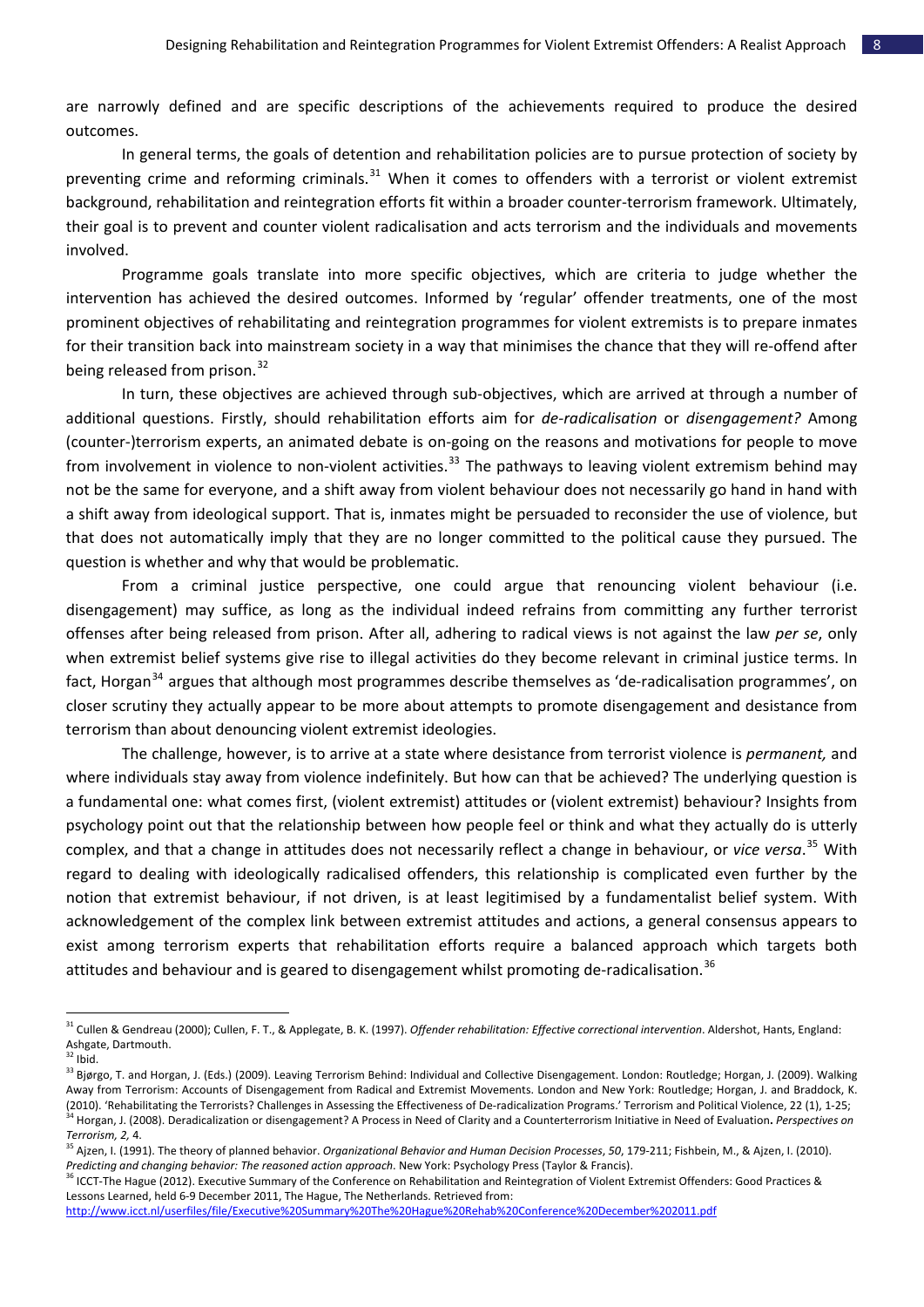Second, should rehabilitation initiatives be implemented at the individual or the collective level? The answer to this question depends on how the target population is defined and in particular on a) the structure of the extremist movement at which the intervention is aimed, and b) at the position of respective individuals within the movement.<sup>[37](#page-10-0)</sup> Arguably, collective treatments are only likely to work if the participants in the programme belong to a coherent movement that is more or less hierarchically structured.<sup>[38](#page-10-1)</sup> In movements that lean heavily on leadership, the top segments can impose a change in direction and promote a sense of shared reality among its members. The success relies to a large extent on the degree to which the leaders can be persuaded to participate and commence a collective move away from violence. In the case of de‐centralised movements where core leadership is less important, collective efforts might be less productive.<sup>[39](#page-10-2)</sup>

Similarly, the intervention should be tailored to the social position of individual participants in the broader network. Individuals who reside at the periphery of a violent movement have different needs than those who belong to the core. For example, individuals who take up a facilitative function but are otherwise marginally embedded and hardly acquainted with the core violent extremists, might be poorly served by collective treatments which confront them with their fellow group members. For such participants, an individualised approach might be more beneficial.

Thirdly, what are short term versus mid‐ and long term objectives of rehabilitation efforts? In the short term, the central objective is to prepare inmates for their transition back into mainstream society and assist them in becoming law‐abiding citizens. Programmes seek to prevent the individual from running straight back into the arms of groups or individuals who pushed the individual towards extremism and terrorist activities in the first place. In the long run, rehabilitation programmes should contribute to shaping an environment in which the ex‐ inmate can nest and live a sustainable, law-abiding life. Hence, recidivism should be prevented not only in the short and middle term, but also in the longer term.

#### **Mechanisms**

After the objectives have been established, the question arises what mechanisms are required and what instruments need to be implemented to achieve the desired outcomes. The programme theory describes the policy instruments and, importantly, how the instruments are believed to contribute to achieving the objectives. Broadly speaking, rehabilitation initiatives – for violent extremists as well as for other categories of offenders – rest on the assumption that changes can be made to the cognitive, attitudinal and behavioural characteristics of the inmate, in such a way that the chance of recidivism can be reduced.<sup>[40](#page-10-3)</sup> Consequently, the key challenge is to identify and implement the interventions that can induce such changes. In line with a Realist approach, the different programme components should be evidence‐based and rooted in existing knowledge, derived from research and experience, about the factors that are predictive of recidivism and how they can be addressed. Driven by insights from 'general' inmate reform, a programme theory for extremist rehabilitation could include, among others, the following mechanisms.

Firstly, one of the core elements of many rehabilitation programmes is education. A variety of programmes are offered to inmates including literacy and language courses, basic maths, history and civics. Depending on the inmate's educational record, college- or university level programmes may be offered. Education is believed to ignite a range of social changes. Not only does it improve the inmate's educational capabilities and chances of employment, it is also believed to contribute to broaden their intellectual horizon, increase their self‐esteem and self‐efficacy, and to promote the individual's resilience to violent extremist messages and dominant fellow inmates.

<span id="page-10-0"></span><sup>&</sup>lt;sup>37</sup>See for an elaboration Rabasa, A., Pettyjohn, S.L., Ghez, J.J. & Boucek, C. (2010). Deradicalizing Islamist Extremist. RAND Cooperation. Retrieved from: http://www.dtic.mil/cgi-[bin/GetTRDoc?AD=ADA534160](http://www.dtic.mil/cgi-bin/GetTRDoc?AD=ADA534160)<br><sup>38</sup> Neumann (2010).

<span id="page-10-1"></span>

<span id="page-10-2"></span><sup>&</sup>lt;sup>39</sup> Neumann (2010).

<span id="page-10-3"></span><sup>&</sup>lt;sup>40</sup> Cullen & Gendrau (2000).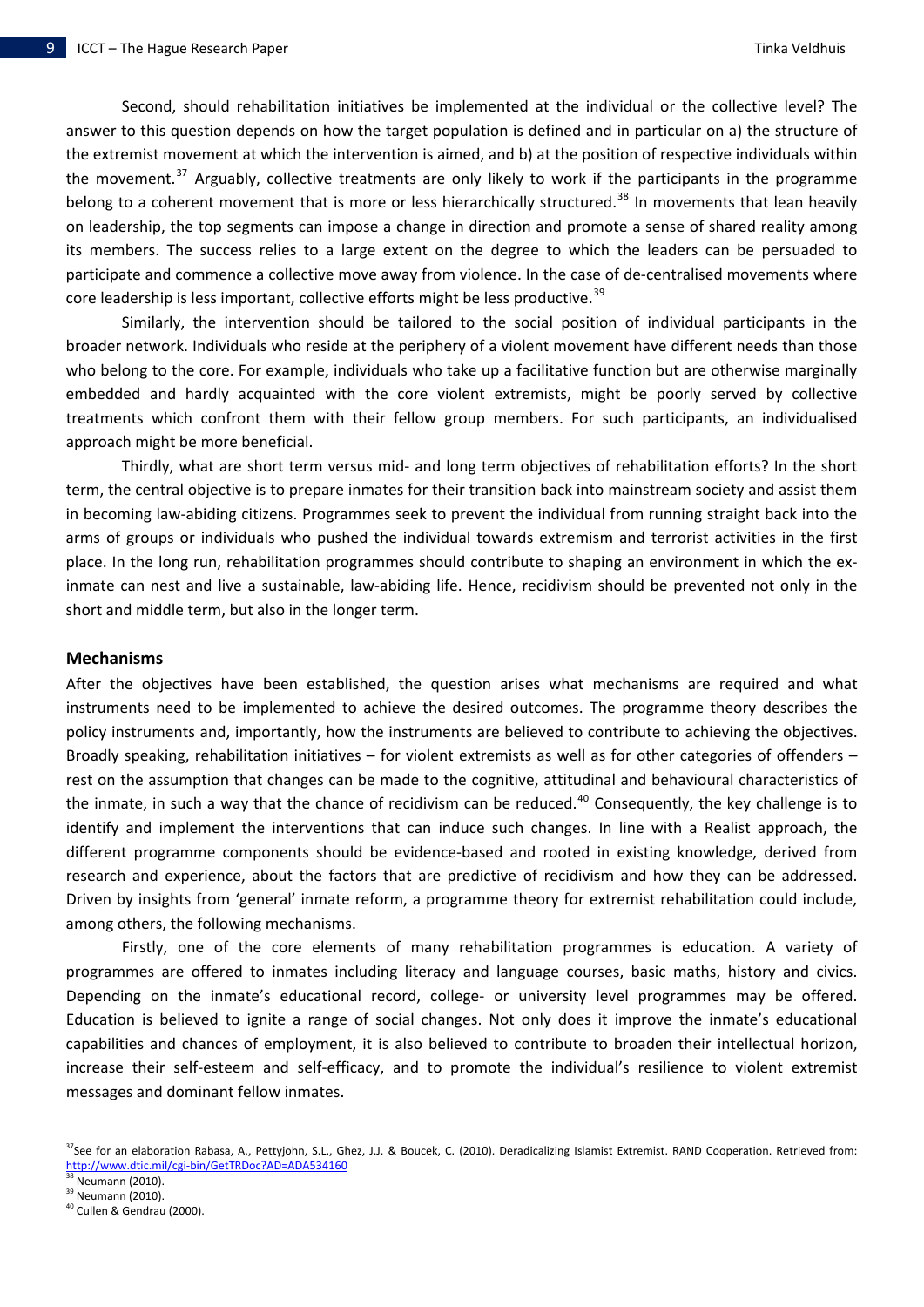Secondly, rehabilitation efforts generally emphasise vocational training. Indeed, lack of employment and employment skills is believed to be closely related to criminal conduct and re-offending.<sup>[41](#page-11-0)</sup> Vocational training is often customised to a specific career or trade and focuses on practical applications of skills learned, with little emphasis on theory or analytical proficiency. The presumed mechanism behind vocational training can be that it improves employment skills and prepares the inmate to take a skilled job upon release from prison. Certificates could be awarded to prove to potential employers that the ex‐convict has the necessary skills to perform a specific, skilled occupation.

Thirdly, a crucial component of rehabilitation programmes is cognitive behavioural therapy (CBT). Research shows that CBT generally has significant effects on reducing recidivism among 'general' (not extremist) offenders.<sup>[42](#page-11-1)</sup> CBT rests on the premise that the cognitive, attitudinal and motivational dispositions of offenders  $$ the thoughts, feelings and beliefs that pushed them towards deviancy in the first place – are learned rather than innate<sup>[43](#page-11-2)</sup> CBT focuses on understanding and changing these cognitive processes in a way that reduces criminal tendencies (e.g. improving abstract thinking, critical reasoning, goal setting, perspective taking),<sup>[44](#page-11-3)</sup> and can be particularly valuable to pursue reform of violent extremist offenders.

Fourthly, religious counselling is increasingly recognised as an instrument for offender reform.<sup>[45](#page-11-4)</sup> Religion has always played an important role in the prison context,  $46$  and studies have shown that religious counselling can exert positive effects on inmate adjustment and re-offending.<sup>[47](#page-11-6)</sup> The underlying mechanism behind religious counselling could for example be that religious counselling can induce positive attitudinal and motivational change, or that – in the case of religious extremism – religious counselling can encourage inmates to adhere to a more moderate, peaceful religious interpretation that does not legitimise terrorist activities.

Prison rehabilitation programmes for extremist offenders can include several other components, including individual classification and needs assessments, group discussions, on the job training, parole and probation, social and recreational activities, testing and evaluation, and (financial) aftercare.<sup>[48](#page-11-7)</sup> Regardless of whether the underlying theories about the impact of treatment programmes on reduced recidivism are correct or fundamentally flawed, their actual impact depends on the setting in which they are implemented.

#### **Context**

l

One of the strongest qualities of the Realist approach is its clear acknowledgement of the fact that programmes are dynamic enterprises which are embedded in complex social systems that strongly influence policy mechanisms and outcomes. Extremist rehabilitation programmes that are seemingly effective in country A might produce completely different, even counter‐productive results in country B when not tailored to the specific environment. Disentangling the different layers of the policy context, and understanding how they affect the

<span id="page-11-0"></span><sup>41</sup> Hagan, J. (1993). The Social Embeddedness of Crime and Unemployment. *Criminology, 31*, 4: 465–91; Western, B. (2002). The Impact of Incarceration on Wage Mobility and Inequality. *American Sociological Review, 67,* 4: 526–46.

<span id="page-11-1"></span> $^{42}$  Andrews, D. A., Zinger, I., Hoge, R. D., Bonta, J., Gendreau, P., & Cullen, F. T. (1990). Does correctional treatment work? A clinically-relevant and psychologically informed meta‐analysis. *Criminology, 28*, 369‐404; Antonowicz & Ross (1994); Lipsey, M.W., Landenberger, N.A. & Wilson, S.J. (2007). Effects of cognitive‐behavioral programs for criminal offenders. *Campbell Systematic Reviews* 6: 1–30

<span id="page-11-2"></span> $43$  Lipsey et al (2007): 4

<span id="page-11-3"></span><sup>&</sup>lt;sup>44</sup> See Lipsey et al (2007) for an overview of representative CBT programmes for offenders.

<span id="page-11-4"></span><sup>45</sup> Sundt, J.L., Dammer, H.R. & Cullen, F.T. (2002): The Role of the Prison Chaplain in Rehabilitation, *Journal of Offender Rehabilitation*, *35*: 3‐4, 59‐86; Worthington, E., Kurusu, T., McCullough, M., & Sandage, S. (1996). Empirical research on religion and psychotherapeutic processes and outcomes: A 10‐year review and research

prospectus. *Psychological Bulletin*, *119*, 448‐487.

<span id="page-11-5"></span><sup>&</sup>lt;sup>46</sup> Beckford, J., Joly, D. & Khosrokhavar, F. (2005). Muslims in Prison: Challenge and Change in Britain and France. Hampshire: Palgrave; Clear, T.R. & Sumter, M.T. (2002). Prisoners, Prison, and Religion. Religion and Adjustment to Prison. *Journal of Offender Rehabilitation, 35 (3/4).*

<span id="page-11-6"></span><sup>47</sup> Johnson, B. R. (1987). Religiosity and institutional deviance: The impact of religious variables upon inmate adjustment. *Criminal Justice Review*, *12*, 21‐30; Johnson, B. R., Larson, D. B., & Pitts, T. C. (1997). Religious programming, institutional adjustment, and recidivism among former inmates in prison fellowship

programs: A research note. *Justice Quarterly*, *14,* 1.

<span id="page-11-7"></span><sup>48</sup> See for an overview of 22 interventions: Robertson, Von H. (1968). *A Descriptive Analysis of Vocational Rehabilitation and Training Programs and Techniques at the Utah State Prison*. Salt Lake City: Utah State Board of Education.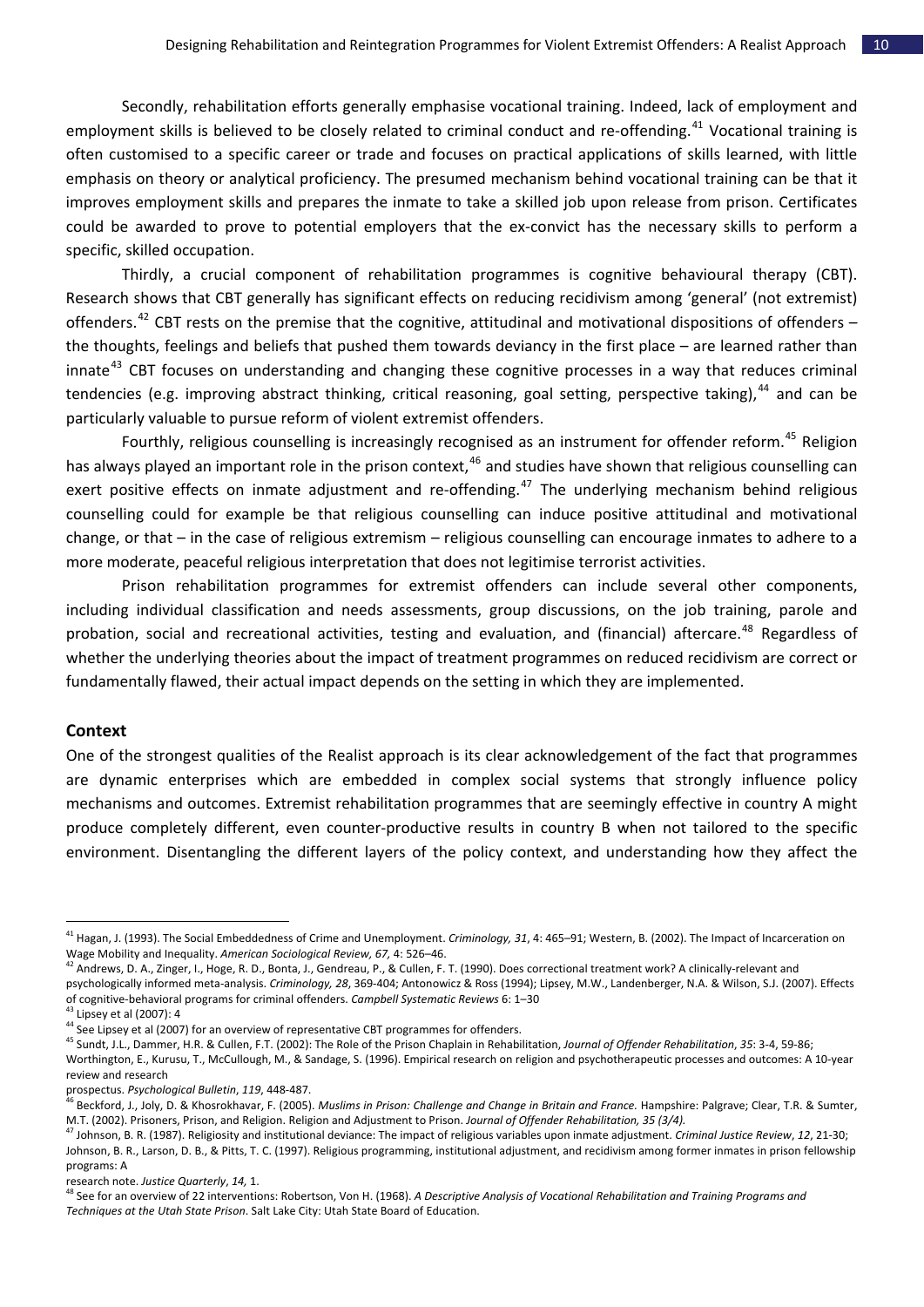intervention, is therefore a critical element in the Realist approach. Pawson and Tilley acknowledge at least four layers of contextual factors<sup>[49](#page-12-0)</sup>:

Firstly, the workings of rehabilitation programmes are heavily affected by the *individuals* involved. On the one hand, the inmates should be sufficiently motivated to participate in the programme and reflect critically on their own attitudes and behaviour. The same programme might work differently with, for instance, convicted versus suspected offenders, long‐term versus short‐term inmates, leaders versus followers, and high‐risk versus low-risk offenders. It might even be the case that some of the most committed extremists, often called 'irreconcilables', are not susceptible to reform at all.<sup>[50](#page-12-1)</sup> Furthermore, rehabilitation programmes should be tailored to the specific needs of individuals with consideration of their political motivation or ideological background as well as the structure of the movement (e.g. centralised or decentralised). What works for Islamists in Saudi Arabia might not work for Islamists in the UK, let alone for loyalists in Northern Ireland or right‐wing extremists in Scandinavia. On the other hand, the staff, including prison personnel, probation officers and social workers, should understand the conceptual framework and the objectives of the programme, and have the appropriate training, social skills and credibility to make the intervention a success.

Secondly, the *interpersonal relationships* between the stakeholders and actors involved should be supportive of the programme. The development and implementation of rehabilitation programmes requires a joint effort by a wide range of actors, who each contribute unique expertise and skills at different phases and stages of the process. For such a complex enterprise to be successful, a shared sense of ownership and constructive communication lines between individuals involved are necessary preconditions.<sup>[51](#page-12-2)</sup>

Thirdly, the *institutional setting* is important: who should be responsible for the development and implementation of the rehabilitation programme? For example, a question that needs to be answered is whether participants in extremist rehabilitation programmes should be housed in separate facilities where they can be segregated from other categories of inmates. If so, should central authority be placed with the prison service, probation service, or are rehabilitation programmes well serviced by privatisation? Either way, the culture, ethos, management structure and available resources of the respective institution needs to be facilitative of rehabilitation efforts. Management levels and practitioners should all be on the same page concerning the procedures and rules to be followed.

Lastly, Pawson and Tilley identify the wider *infrastructural* system as an important contextual influence on how programmes work.<sup>[52](#page-12-3)</sup> Rehabilitative interventions are embedded in complex legal and bureaucratic frameworks and are subjected by infrastructural constraints. The exact dimensions of the criminal justice system and the prison system in a particular country shape how the programme works and what outcomes it produces. As such, rehabilitation programmes for violent extremists are subject to layer upon layer of contextual factors, which can impose severe constraints on the workings and outcomes of the intervention. To ensure that rehabilitation efforts have a chance to succeed in reforming violent extremists and reducing recidivism, it is critical that programmes are tailored to the specific characteristics of the environment in which they are implemented. Essentially, this means that potential contextual constraints, i.e. factors that could confound the required mechanisms and undermine the effectiveness of the intervention, should be dealt with appropriately and *a priori*. Informed by a Realist framework, this means that actively eliminating or at least minimising the negative impact of distorting environmental factors should be explicitly integrated as objectives into the programme theory. This implies that a ´secondary programme theory´, which describes the instruments and

<span id="page-12-0"></span><sup>&</sup>lt;sup>49</sup> Pawson (2006): P.31 provides a valuable example of a prisoner education programme; See also Pawson et al (2005): P23 for an example on school-based sex education for teenagers.

<span id="page-12-1"></span><sup>50</sup> Rabasa, A., Pettyjohn, S.L., Ghez, J.J. & Boucek, C.(2010). *Deradicalizing Islamist Extremists*. Santa Monica, CA: RAND Corporation, P. xx; Bernard et al.

<span id="page-12-2"></span><sup>(2010).</sup> The battle behind the wire: U.S. prisoner and detainee operations from World War II to Iraq. Santa Monica: RAND Corporation; P.70.<br><sup>51</sup> ICCT (2011). Rehabilitation and Reintegration of Violent Extremist Offenders: roundtable expert meeting and conference, 6‐9 Dec 2011, The Hague, The Netherlands.

<span id="page-12-3"></span> $52$  Pawson & Tilley (1997); Pawson et al (2005); Pawson (2006).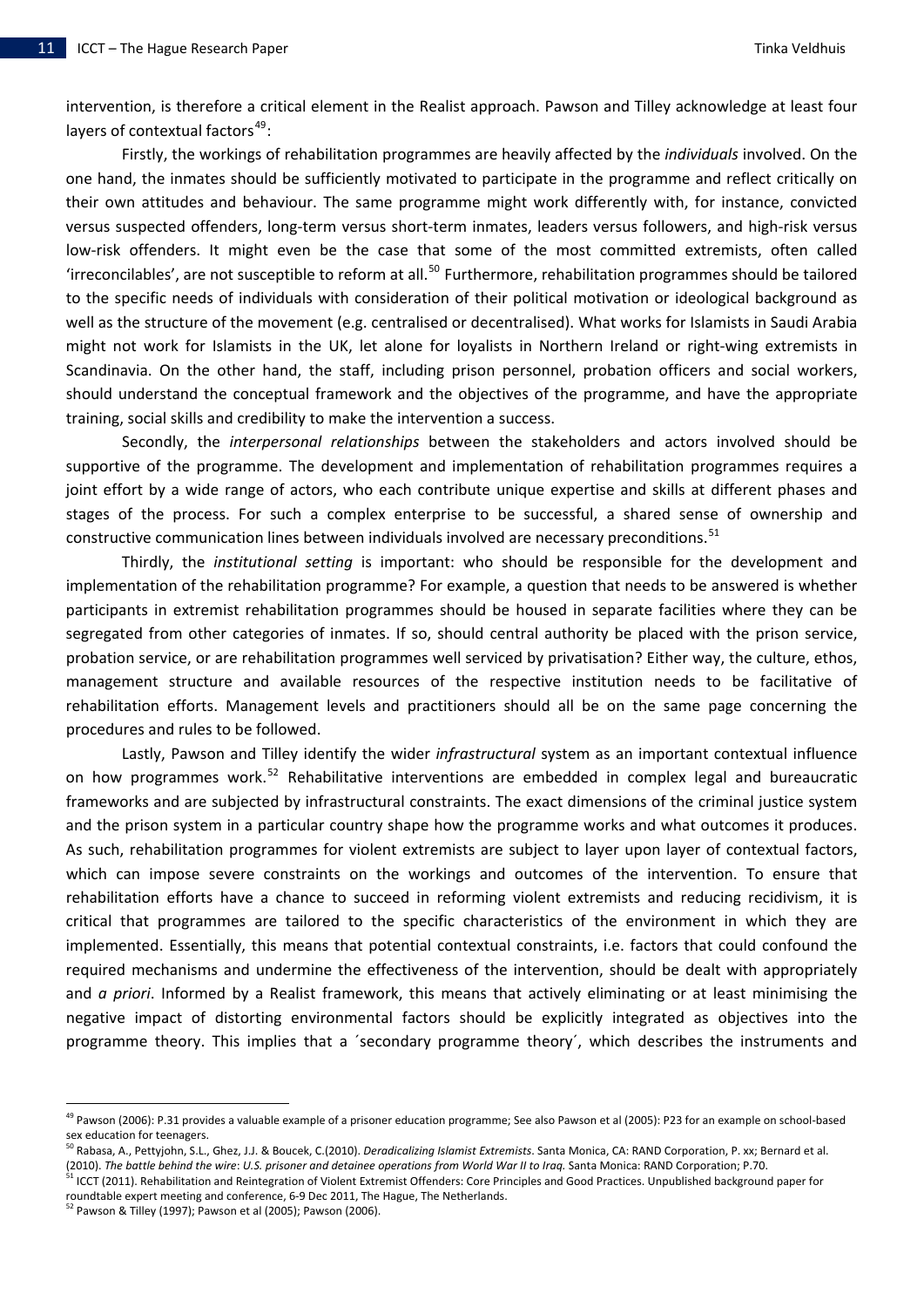mechanisms through which these derivative objectives are to be achieved, should be integrated into the overarching theory behind the intervention.

Hence, the general policy plan now consists of two interrelated parts: a primary programme theory which describes the mechanisms through which the inmate is being prepared for the transition to society, and a secondary programme theory which describes the mechanisms through which the negative impact of potentially confounding external factors is limited. In the following section, an example will be used to elaborate this line of reasoning.

# **Secondary Programme Theory**

In developing rehabilitation initiatives, programme architects have to be sensitive to external influences that might conflict with their ambitions. Of course, the number of potentially disturbing contextual factors is abundant and not all of them can reasonably be manipulated within the policy framework. For instance, to a large degree the implementation of extremist rehabilitation is dependent on public and political support for inmate reform *vis‐ à‐vis* punishment and retaliation, as well as on general attitudes towards inmates with an extremist or terrorist background and, crucially, on the availability of resources. Reasonably, some of these influences are intangible or too abstract to be targeted within the limits of the rehabilitation initiative. The programme architects are challenged to identify in advance the most disturbing contextual influences and, within the legal, bureaucratic and socio‐economic space available to them, and should subsequently try to absorb these influences into the policy programme.

For instance, rehabilitation programmes often seem to rest on the assumption that changing relevant characteristics of the *inmate* is sufficient to facilitate re‐socialisation and the re‐entry processes. However, it is not. Rehabilitation is not a unilateral process. Preparing the individual for his return into mainstream society is only one side of the equation. It is equally important to prepare the receiving community for the inmate's return. At least two examples are relevant here to support this argument.

Firstly, the environment to which the inmate returns might be characterised by risk factors that are known to be conducive to radicalisation or extremist behaviour. After all, there were reasons present that caused the individual to deviate and be incarcerated in the first place. Criminological literature has identified a range of risk factors that are associated with criminal conduct and re-offending<sup>[53](#page-13-0)</sup>. Some of these factors, like criminal record and family criminality, are static and cannot be changed.<sup>[54](#page-13-1)</sup> Others, like anti-social attitudes and values, poor self-control, poor problem-solving skills, and lack of employment skills, are dynamic (often called *criminogenic needs)* and can be targeted in prison‐based programmes.[55](#page-13-2) Other relevant factors, which are not carried within the individual but are nested within the context, might be more difficult to change and require additional measures. For example, it has been shown that anti-social associates, family dysfunction, and lack of employment are correlated with reoffending.<sup>[56](#page-13-3)</sup>

In addition, extremism literature identifies a series of factors that are believed to be conducive to violent radicalisation and terrorist behaviour.<sup>[57](#page-13-4)</sup> Experiences of (collective) humiliation, social rejection and relative deprivation can contribute to post‐release radicalisation and push ex‐inmates back towards violent extremist movements. Individuals who, upon release, have no protective social environment to return to, run the risk of being pulled straight back into the extremist environment they came from.

<span id="page-13-0"></span><sup>&</sup>lt;sup>53</sup> Andrews, D., Zinger, I., Hoge, R., Bonta, J., Gendreau, P., Cullen, F. (1990). Does Correctional Treatment Work? A Clinically Relevant and Psychologically Informed Meta‐Analysis." *Criminology*. 28(3):369‐404.; Gendreau, P., Little, T., Goggin, C. (1996). A Meta‐Analysis of the Predictors of Adult Offender Recidivism: What Works!. *Criminology*, 34:575‐607.

<sup>&</sup>lt;sup>54</sup> Andrews & Bonta (1994),

<span id="page-13-2"></span><span id="page-13-1"></span><sup>55</sup> Andrews et al. (1990); Gendrau et al. (1996)

<span id="page-13-3"></span><sup>56</sup> See for example Berg, M. & Huebner, B.M. (2011). Reentry and the Ties that Bind: An Examination of Social Ties, Employment, and Recidivism". *Justice Quarterly,* 28(1), 382 – 410.

<span id="page-13-4"></span><sup>57</sup> See for an overview Veldhuis, T.M. & Staun, J. (2009). *Islamist radicalization: A root cause model* (Clingendael Security Paper no. 12). The Hague: Netherlands Institute of International Relations Clingendael.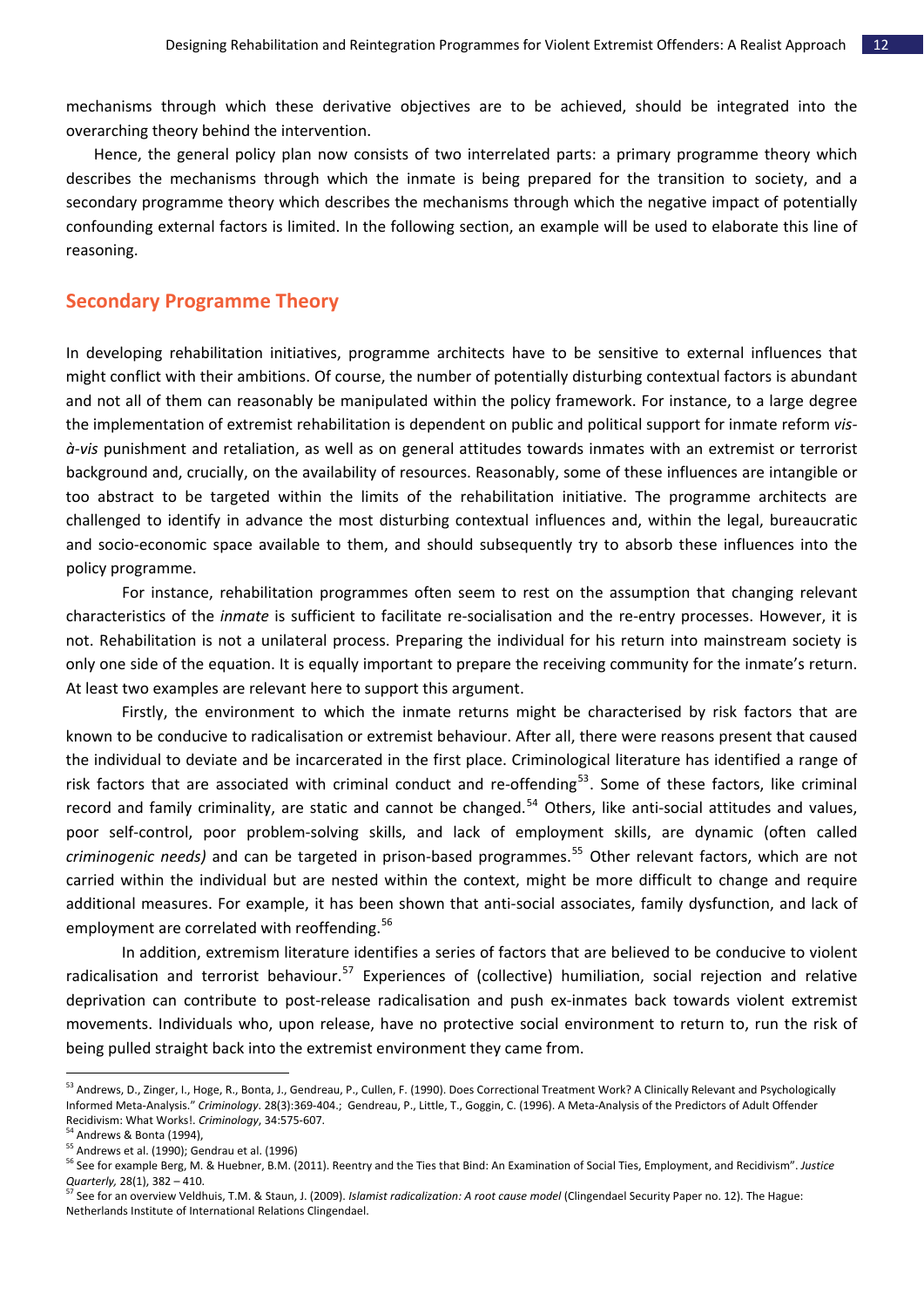l

Secondly, whether rehabilitation and reintegration will be successful depends critically on the willingness of the host community to adopt the ex‐offender and accept him as a full member again. Ex‐inmates and probation officers are greatly concerned with negative stereotypes that exist among the public about ex‐inmates and ‐ criminals. Research consistently reveals that inmates are confronted with negative stigmas,<sup>[58](#page-14-0)</sup> which hinder the reintegration process<sup>[59](#page-14-1)</sup> and cause difficulties in finding housing<sup>[60](#page-14-2)</sup> or employment<sup>[61](#page-14-3)</sup>. Arguably, such stigmatisation effects are at least as strong, if not stronger, for ex-inmates who have a violent extremist background.

In sum, the road from imprisonment to a 'normal' life outside prison cannot be expected to be a smooth one. Ex‐ inmates are confronted with several issues that can severely obstruct the re-entry process and increase the likelihood of recidivism. Transforming extremist offenders into peaceful, law‐abiding citizens is one thing, but to keep them away from violence in the extended future is another. To maximise the chances of success, additional measures must be taken to address criminogenic needs in the offenders' immediate environment, and to establish a safe and trusting social network to return to. It is of profound importance to actively engender the receiving environment as a protective factor against recidivism and to encourage the community to support the re‐entry and reintegration process.

It follows that an explicit plan must be derived to deal with confounding factors (or, to phrase it differently, to ensure that necessary preconditions are met), which should be integrated into the overarching rehabilitation policy. Similar to the general framework, the secondary programme theory describes the intended outcomes of the intervention and the instruments and mechanisms with which these outcomes are to be achieved. To give an example of what such a programme theory could look like:

*Outcomes:* The objective of the secondary programme is in line with the general programme theory: to prevent post‐release radicalisation and recidivism. This translates into the sub‐objectives to 1) prepare the receiving environment for the inmate's return to society, by reducing 1a) criminogenic factors and 1b) stigmatisation of violent extremist offenders.

*Mechanisms:* to achieve the objectives, the cognitive, behavioural, attitudinal and other relevant socioeconomic characteristics of the host society should be altered in a positive way. Instruments should focus on community engagement and involve the offender's family members, employment organisations and social service agencies in the community. The community (e.g. families, neighbourhoods, religious and cultural institutions and, if applicable, victims) should be explicitly empowered to reduce the risk of post‐ release radicalisation and extremism. Prevailing negative perceptions in the community about ex‐inmates in general and violent extremist offenders in particular should be deliberately targeted to enhance trust and a positive attitude towards the ex-inmate.

Figure 1 illustrates how the formulation of a programme theory for rehabilitation and reintegration of violent extremists could be graphically presented. It is important to note that this figure is merely an example of one of many possible programme theories. It is beyond the scope of the present study to identify all the details of such a programme. Above all, each intervention should be tailored to the specific needs of the individual and community involved; a context which is lacking in the present discussion. Surely, there are other objectives, mechanisms and instruments thinkable that should be accounted for in order to tailor the intervention to its precise context. The

<span id="page-14-0"></span><sup>&</sup>lt;sup>58</sup> Hirschfield, P.J. & Piquero, A.R. (2010). Normalization and Legitimation: Modelling Stigmatizing Attitudes Toward Ex-Offenders. Criminology, 48. 27-55.<br><sup>59</sup> Visher, C., La Vigne, N. & Travis, J. (2004). Returning home

<span id="page-14-1"></span>J., & Ferwerda, H. (2008). Van binnen naar buiten: Een behoefteonderzoek naar de aard en omvang van nazorg voor gedetineerden. Arnhem: Advies en Onderzoeksgroep Beke.

<span id="page-14-2"></span><sup>60</sup> Clear, T.R., Rose, D.R. & Ryder, J.A. (2001). Incarceration and Community: The Problem of Removing and Returning Offenders. *Crime and Delinquency, 47.* 335‐351.

<span id="page-14-3"></span><sup>&</sup>lt;sup>61</sup> Solomon, A., Johnson, K., Travis, J. & McBride, E. (2004). From Prison to Work: The employment dimensions of prisoner reentry: A report of the reentry *roundtable.* Washington, DC: Urban Institute.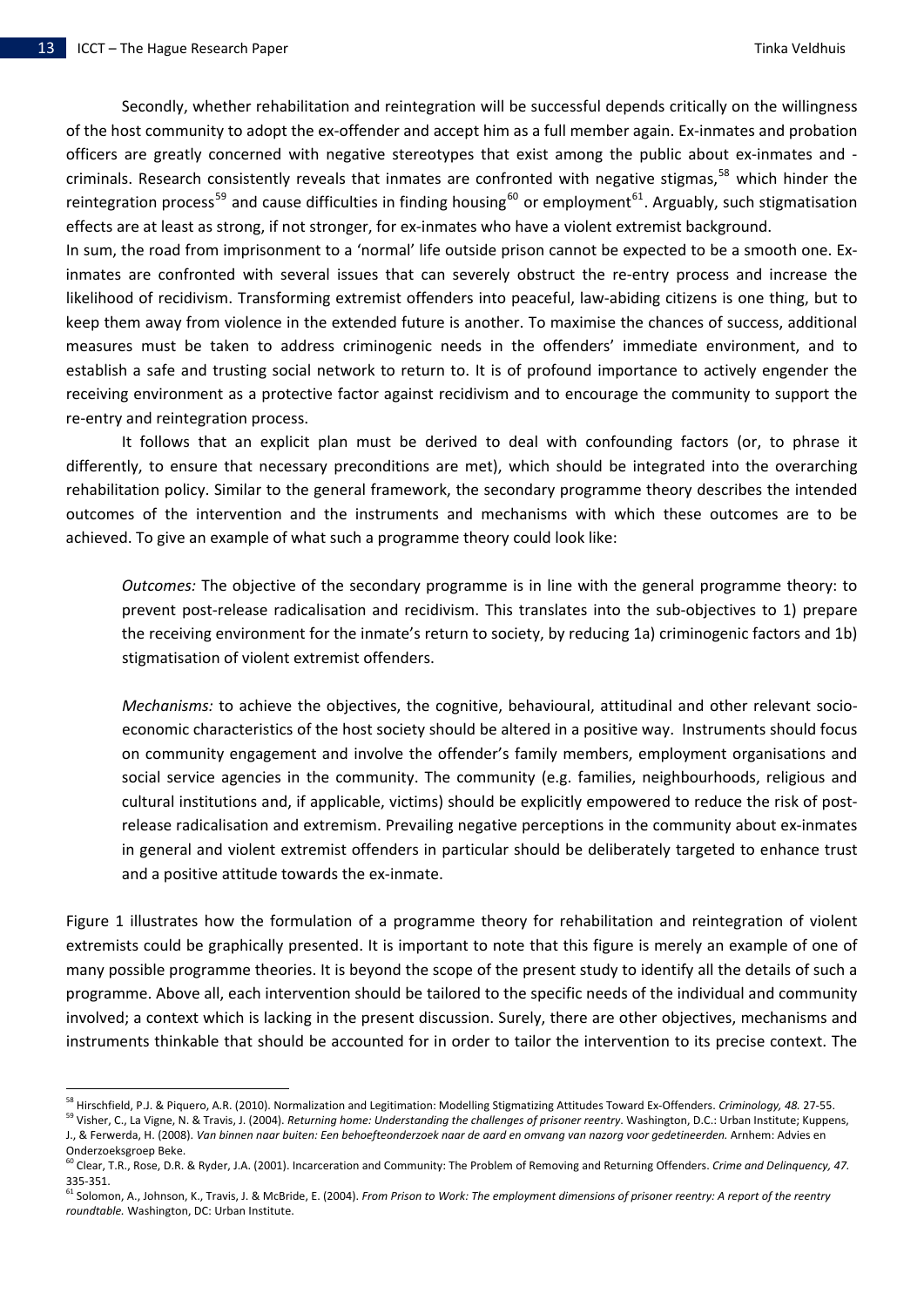figure below provides a basic overview of some of the most important elements that should be included in any programme theory, and as such might be valuable as a framework for the development of future programmes.



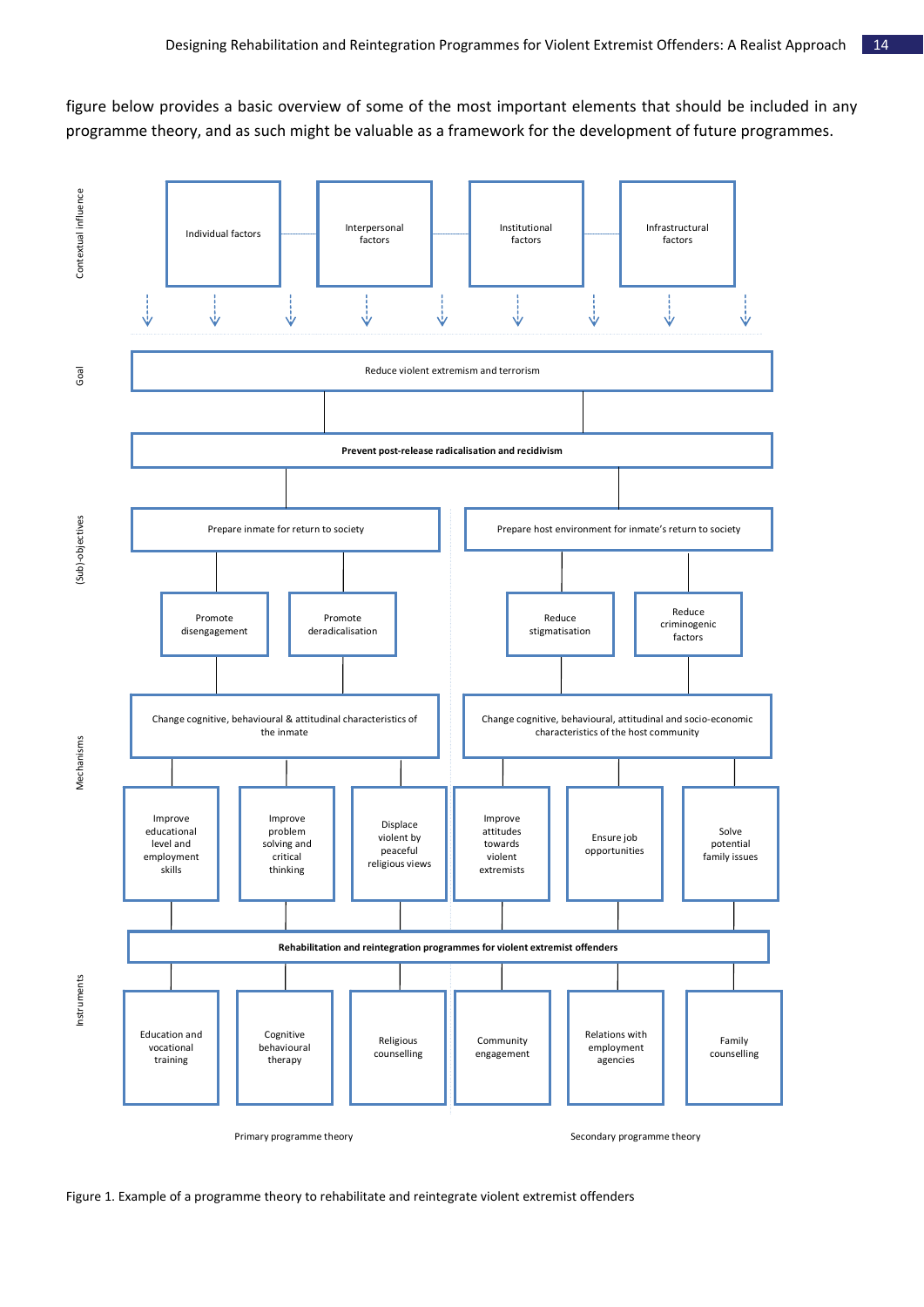# **Evidence‐based Policy Evaluation**

A coherent programme theory does not only outline how the programme should work; it is also a necessary precondition in any attempt to assess whether and why the programme did or did not work. Rigorous policy evaluation is an essential element of the Realist approach.<sup>[62](#page-16-0)</sup> Programmes need to be evaluated as thoroughly as possible, especially when, as is the case with rehabilitation programmes for violent extremist offenders, existing evidence is scarce and programmes are implemented on a trial basis. To begin with, rigorous evaluations analyse and promote accountability and legitimacy, and prove that policies are working effectively (and thus that money is well spent). Also, they contribute to the accumulation of knowledge. Evaluations serve to advise policy makers on outcomes, effects, and cost‐benefit analyses, and on lessons on 'good practices'. As such, evaluations promote improvement of policies through increased understanding of how they function under different circumstances.

Policy evaluations revolve around two key questions: does the current policy work and how can we make it work (better)? $^{63}$  $^{63}$  $^{63}$  To answer these questions, comprehensive policy reviews consist of at least three components. Firstly, they involve a plan‐evaluation, which examines whether the programme is, in theory, suitable to produce its intended results. This first part of the evaluation focuses on the credibility and accurateness of the programme theory. When the programme theory is implicit, as is often the case, evaluators need to start by reconstructing the programme theory and explicating the underlying assumptions about how and for whom the programme might work. Again, the need for prospective development of an explicit programme theory is evident: it ensures that the one and only correct theory on which the intervention rests is being reviewed, and prevents stakeholders from operating on the basis of different interpretations of the programme theory.

behavioural therapy, education, etc.?), and how external factors influenced programme *delivery* – not outcomes – (how di d established security measures affect rehabilitative efforts?). Secondly, policy reviews include a process-evaluation, which analyses the implementation process and researches whether the programme activities are occurring as expected. For example, an evaluator could ask whether the target audience was reached (did all violent extremist inmates who were eligible for the rehabilitation intervention participate in the programme?), whether the different components of the programme were accomplished (did the participants in the programme indeed receive the different treatments, e.g. cognitive

they work (e.g. does the 'host community' support the re-entry process, are there job opportunities for the ex-inmate, are there criminogenic factors present which can push the individual back to violent extremism?). <sup>[65](#page-16-3)</sup> Thirdly, the review involves an impact-evaluation, which assesses whether the programme did indeed produce the desired outcomes. By examining the configuration between contexts, outcomes and mechanisms, Realist evaluations do not only answer the question whether the intervention worked, but also reveal *how* the programme worked, which problems were met during the implementation and how they were dealt with.<sup>[64](#page-16-2)</sup> For example, to evaluate whether rehabilitation programmes for violent extremists reduce recidivism, a Realist would examine its underlying mechanisms (e.g. have skills, motivation and attitudes changed?) and the context in which

There is a range of practical problems that could arise and hinder the [evaluation](#page-16-3) process, of which a few typical ones will be [described](#page-16-3) below.<sup>66</sup> Firstly and most prominently, evaluators often run into [methodological](#page-17-0) issues. Above all, a frequently [encountered](#page-17-0) problem is that the programme theory is unclear. Often, the [programme](#page-17-0) theory has not been written down and evaluators struggle to correctly reconstruct and interpret the

<span id="page-16-0"></span> $62$  Pawson & Tilley (1997); Pawson (2006)<br> $63$  Sanderson (2002): 10.

<span id="page-16-2"></span><span id="page-16-1"></span><sup>64</sup> Pawson & Tilley (1997); Pawson (2006)

<sup>&</sup>lt;sup>65</sup> This example is adapted from an example by Pawson R, Greenhalgh T, Harvey G, Walshe K. (2005). Realist review - a new method of systematic review designed for complex policy interventions. Journal of Health Services Research Policy, 10, 21-34.<br><sup>66</sup> See for example Knaap, L.M. van der, Leeuw, F. L., Bogaerts, S., & Nijssen, L.T.J. (2008). Combining Campbell standards

<span id="page-16-3"></span>The best of two worlds? *American Journal of Evaluation*, *29*(1), 48‐57; Khan, J. Harmelink, M., Harmsen R., Irrek, W. & Labanca, N. (2007). From Theory Based Policy Evaluation to SMART Policy Design. Summary report of the AID‐EE project. Utrecht: ECOFYS Netherlands.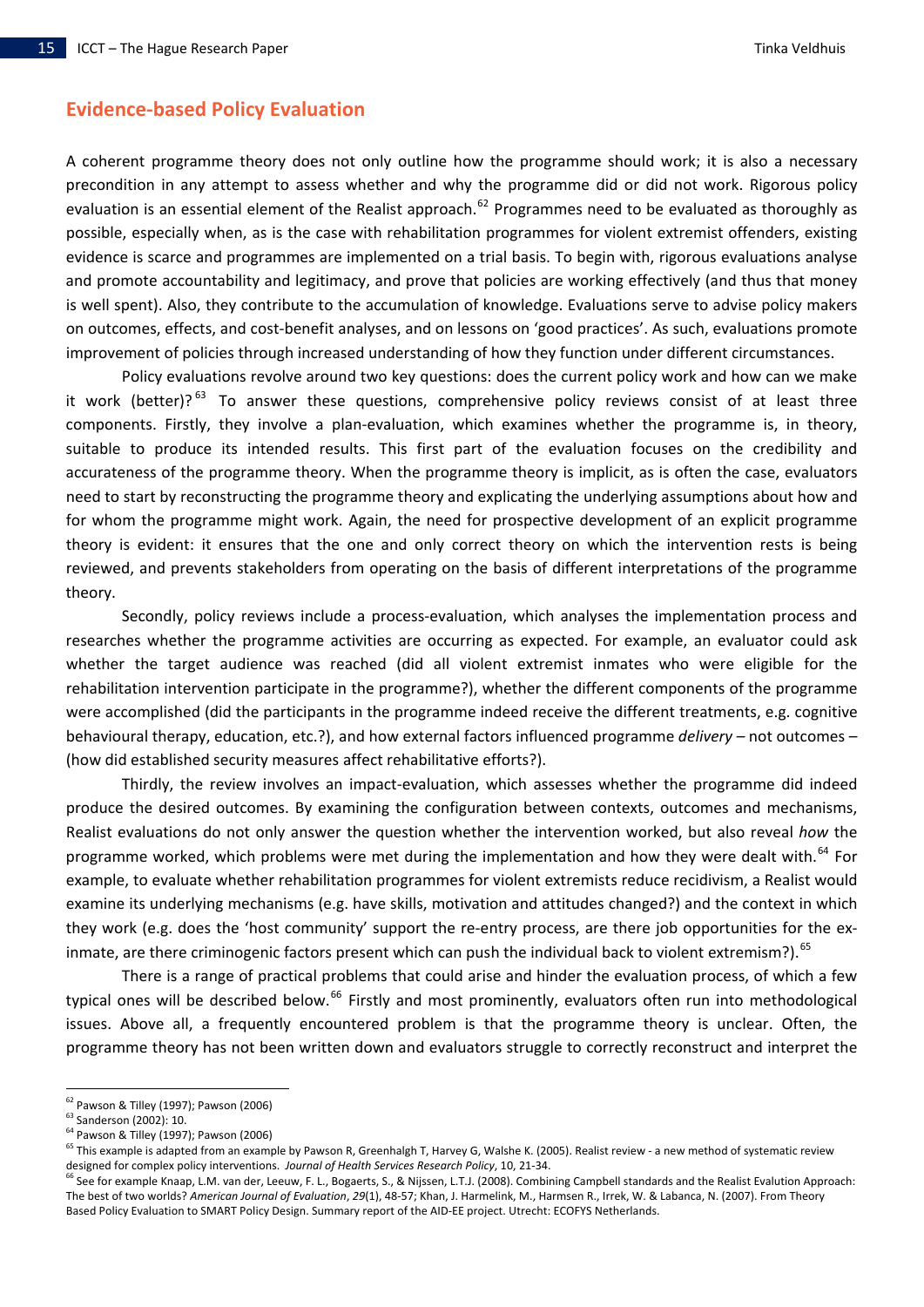theory. Policy makers may only have a vague idea of how the policy [instrument](#page-17-0) is supposed to function, or adhere to different theories.<sup>67</sup> [Additionally,](#page-17-0) lack of data is a common problem. In most cases, evaluation mechanisms are not integrated into the [programme](#page-17-0) theory, as a result of which crucial monitoring data are not collected. If one for example wishes to examine whether cognitive and attitudinal [characteristics](#page-17-0) of inmates change over time, these [characteristics](#page-17-0) need to be assessed at different moments, most prominently at the onset of the programme. In the absence of null‐[measurements](#page-17-0) or, alternatively, (quasi‐)experimental setups in which the intervention can be compared with a [counterfactual,](#page-17-0) assessing policy outcomes is extremely difficult. Lastly, an important [methodological](#page-17-0) concern is the difficulty to isolate programme impacts from exogenous factors and to measure them with reasonable accuracy. Especially with complex interventions like [rehabilitation](#page-17-0) programmes, which are designed to pursue multiple objectives at once, it is difficult to achieve [unambiguous](#page-17-0) causal attribution about which (part of the) [intervention](#page-17-0) caused what effect and how. Strong theories about counterfactual reasoni ng are essential to overcome this issue.

gradual, incremental process which cannot be undone overnight. Whether rehabilitative efforts were indeed success ful in refraining the individual from violence may only become clear after an extended period of time. Secondly, policy outcomes might not always be (immediately) visible. In some cases, it takes a long time for results to manifest themselves. For example, rehabilitation programmes are geared towards achieving sustainable absence from criminal activity after imprisonment, but inmates might fall back to violent extremism long after they have been released (or after the policy evaluation has been conducted). Violent radicalisation is a

identify general principles about how mechanisms function under specific conditions, and examine how they can be appl ied to different programmes in different environments. Thirdly, complex policies like rehabilitation programmes require tailored and customised approaches which are adjusted to the specific context and individuals involved, making it almost impossible to identify standard interventions that can be systematically assessed under varying circumstances. Here, the challenge is to

the programme theory, including indicators of success and failure, reasons for failure and preconditions for success. To some extent, these concerns can be accounted for by explicitly formulating narrowly defined criteria in

### **Indicators of Success and Failure**

interpreted differently by different people. To measure the programme's impact, such terms need to be defined in more concrete, measurable indicators. Firstly, in order to measure the impact of the intervention, the policy theory has to be translated into concrete indicators for success and failure. A clear conceptualisation of the relevant terms and objectives is absolutely crucial in this respect. Ambiguity about what it exactly is that the programme aims to achieve will hamper attempts to evaluate its success. How can we assess whether a rehabilitation programme has achieved its outcomes, if it is unclear what is meant by 'rehabilitation' (i.e. disengagement or de‐radicalisation)? When is a person 'sufficiently' rehabilitated? Does 'proper' de-radicalisation require the inmate to explicitly and publicly renounce violent extremism, or would the judgment of staff members suffice? Rehabilitation, disengagement and de-radicalisation are intangible ideas, without concrete definitions. As a result they may be understood or

questions which are particularly relevant in dealing with violent extremist offenders, and which have to be answer ed in advance. Ultimately, the central objective of rehabilitation programmes is to reduce recidivism (see Figure 1 for a flow-chart). The concept of recidivism can be translated into several standardised follow-up measures like re-arrest, reconviction, and re-incarceration.<sup>[68](#page-17-1)</sup> However, these criteria have limitations and they raise important

<span id="page-17-0"></span><sup>67</sup> Khan et al. (2007).

<span id="page-17-1"></span><sup>&</sup>lt;sup>68</sup> Antonowicz & Ross (1994).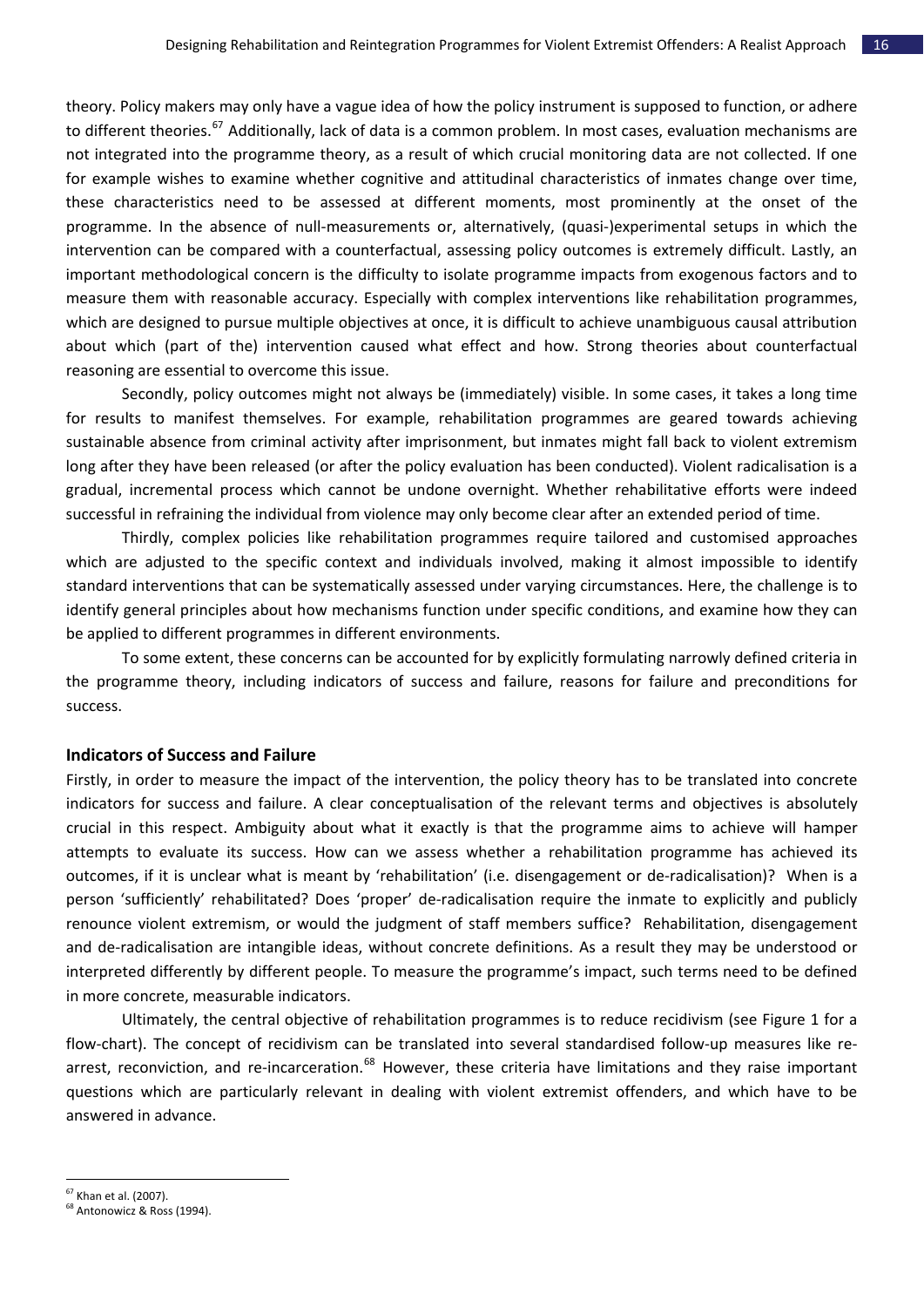For example, with what percentage (e.g. ten, twenty, hundred?) should recidivism be reduced in order for the rehabilitation programme to be deemed a success? This is especially relevant given the fact that not all re‐ offenders will be caught or prosecuted, and some individuals might travel abroad and be caught for terrorist activities there, without being included in the recidivism statistics in the country of rehabilitation. Moreover, it is possible that ex-inmates reoffend upon release by committing a crime unrelated to terrorism, such as violent assault or robbery. They might have disengaged from violent extremism, but not from 'regular' crimes. It should be expl icated before the programme commences whether and why these or similar cases are considered a success or not.

An important feature of rehabilitation efforts is that they are multi‐facetted and are designed to induce improvement on several outcome variables other than recidivism, including institutional adjustment (fewer disciplinary problems), improved vocational skills, educational achievement, personality and attitude change, and community adjustment. There are different ways to view such changes. On the one hand, these results can be seen as necessary sub‐objectives to achieve reductions in recidivism. On the other hand, they can also be seen as extra beneficial effects beyond a decline in recidivism. They may be of secondary importance but must nevertheless not be overlooked when assessing the impact of rehabilitation interventions. Either way, such secondary outcomes (improved skills, motivation and attitudes) reflect the workings of the policy mechanisms; measuring them with accuracy is an important step in identifying *why* the programme was or was not successful. These examples illustrate that it is crucial to develop unambiguous and quantifiable indicators of the

These criteria are crucial in isolating programme effects from exogenous effects and can help reveal whether any hanges that occurred are attributable to the implementation of the instrument (i.e. that the change was *caused* c by the intervention instead of by an unrelated factor). programme's goals, objectives and sub‐objectives, in order to test the underlying mechanisms of the programme.

### **Reasons for Failure**

l

do not account for confounding contextual factors, are poorly planned and not based on existing experience or crimino logical theory are likely to fail or, even worse, do more harm than good. The policy instruments need to be The programme theory should also include a rationale about the conditions that might lead rehabilitation programmes to fail. Broadly speaking, the reasons for failure fall into two categories. Firstly, rehabilitation programmes may fail when the underlying policy is ill‐conceived. Programmes that are poorly thought through, accurately and logically aligned with the programme's objectives.

peripheral activities for monetary rather than political gain. Segregating these inmates in special terrorist facilities does no t contribute to countering violent extremist recruitment but rather exposes them to radical influences To give an example, policy makers might feel that in a given context it is appropriate to segregate some offenders from other categories of inmates. When this is the case, it is critical that the segregation criteria (i.e. the policy instrument) are formulated in accordance with the stated policy objective. When the key objective of segregation is explicitly defined as to curb recruitment efforts by violent extremist inmates, the selection criteria should be formulated so that they identify those inmates – and only those – who, on the basis of individual assessments, have indeed been classified a potential risk of recruiting other prisoners. The selection criteria should not be too broadly defined. Selecting 'terrorist offenders' for segregation might run the risk of a) failing to identify non-terrorist offenders who have radicalised in prison and might be inspired to undertake recruitment efforts, and b) wrongly segregating offenders who have indeed been related to a terrorist offence, but who might not be ideologically radicalised, let alone motivated to recruit fellow inmates. Think for example about offenders who have been forced against their will to commit terrorist acts or who have been involved in secondary or from their radicalised fellow inmates.<sup>69</sup>

<sup>69</sup> See for an extended version of this elaboration Veldhuis, T.M., Gordijn, E.H., Lindenberg, S. & Veenstra, R. (2011). *Terroristen in Detentie. Evaluatie van de Terroristenafdeling. [Terrorists in Detention: Review of the Terrorism Wing].* The Hague: WODC/Ministry of Security and Justice.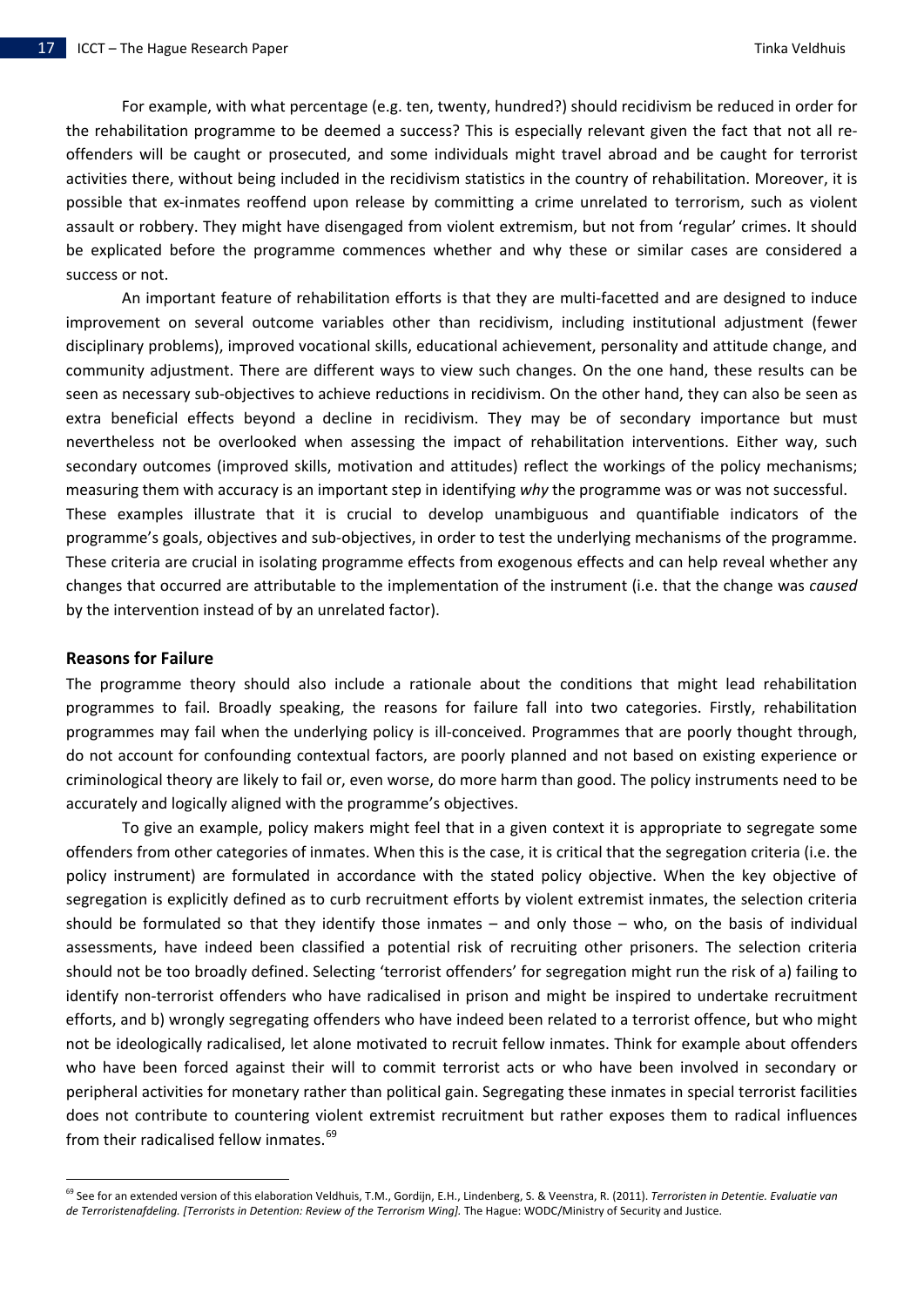In other words, the formulation of the selection criteria (and other instruments, for that matter) has to be individualised rather than standardised and should be unequivocally aligned with the semantics applied in the formulation of the corresponding objectives. In this example, the selection criteria should segregate (only) those inmates who have, before or during detention, undertaken incitement or recruitment efforts and can legitimately be identified as a potential recruitment concern.

lack of resources), institutional (e.g. lack of supportive culture and a poor balance between security measures (e.g. int elligence gathering) and rehabilitative efforts), interpersonal (e.g. staff who lack credibility), and individual Secondly, programmes fail when they lack therapeutic integrity, i.e. when they are not implemented as designed. Therapeutic integrity of a programme can be corrupted by several factors, including incompetent or inadequately trained staff, lack of resources to implement the programme, disturbances in the institutional or correctional context, or when personnel interpret the programme theory in a wrong way or fail to adhere to the procedures and principles that are required to change the inmate's attitudes and behaviours. To prevent such failures, the programme theory of rehabilitation programmes should be realistic and tailored to the specific contextual constraints (e.g. available resources, institutional and legal boundaries). Also, the details of the programme need to be communicated explicitly to the practitioners and other relevant actors to ensure that the central premises are unequivocally adopted and followed. Moreover, programme theories should include a comprehensive, forward looking analysis of potential reasons for failure that may occur in the short term as well as in the middle or longer term. Such analyses should be geared to identify as many potential confounding factors as possible across different contextual layers, including infrastructural (e.g. a lack of community support and a (e.g. irreconcilables) layers. $^{70}$  $^{70}$  $^{70}$ 

neglecting of undesired influences or outcomes.<sup>74</sup> [Consequently,](#page-19-3) policy makers need to be skilled to recognise and acknowledge external pressures on the policy context and integrate additional measures into the programme theory that aim to curb undesired outcomes (i.e. by means of secondary programme theories). To give a notable example, policy makers have to be aware that the socio‐political [infrastructure](#page-19-0) under which they design detention and [rehabilitation](#page-19-0) policies can exert profound influence on the decision-making process and, in turn, the policy [outcomes.](#page-19-0)<sup>71</sup> Often, counter-[terrorism](#page-19-1) policies, like other security related measures, are designed under [substantial](#page-19-1) social, political and time pressure. They are generally produced in the face of an acute threat, with policy makers being confronted with high political and public [expectations](#page-19-1) that can result in a public outcry to pursue a particular course of action – [irrespective](#page-19-1) of whether such actions actually contribute to [countering](#page-19-1) the threat.<sup>72</sup> Also, existing [procedures](#page-19-2) and policies might be deemed unsuitable to deal with the situation, so that novel policies need to be developed and [implemented](#page-19-2) on short notice. A (real or perceived) threat, like violent [radicalisation](#page-19-2) among the prison population, might ultimately influence the decision making process in a way that leads to [suboptimal](#page-19-2) policy decisions.<sup>73</sup> [Research](#page-19-3) shows that high pressure often can induce a paralysing group think among decision makers and might push them towards an [unbalanced](#page-19-3) focus on short term goals whilst disregarding longer term objectives ('first things first'), and to [misinterpreting](#page-19-3) or

#### **Necessary Preconditions for Success**

l

In addition to reasons for failure, programme theories need to incorporate necessary preconditions for success, which again have to be identified across different contextual layers and translated accordingly into (sub-)

 $^{70}$  Here, the conceptualisation of layers is drawn from Pawson and Tilley's work (See also footnote 45). Importantly, this classification serves only as an example and policy makers can opt for a different conceptualisation, as long as it covers as many potential confounding factors as possible.

<span id="page-19-0"></span><sup>71</sup> E.g. Janis, I. L. (1982). *Groupthink: Psychological Studies of Policy Decisions and Fiascoes*. Boston: Houghton Mifflin; Boin, A. & 't Hart, P. (2000). Institutional Crises and Reforms in Policy Sectors. In *Government Institutions: Effects, Changes and Normative Foundations*, edited by H. Wagenaar, (9–32). Dordrecht, Netherlands: Kluwer Academic Publishers.

<span id="page-19-1"></span><sup>&</sup>lt;sup>72</sup> E.g. Downes-Le Guin, T. & Hoffman, B. (1993). The Impact of Terrorism on Public Opinion - 1988 to 1989. Santa Monica, CA: RAND Corporation. Retrieved from http://www.rand.org/pubs/monograph\_reports/MR225. Also available in print form.<br><sup>73</sup> See for an example of the impact of socio-political pressure on policy making in the realm of terrorist detention and rehabilitation

<span id="page-19-3"></span><span id="page-19-2"></span><sup>74</sup> See for example Gray, J. R. (1999). A bias toward short‐term thinking in threat‐related negative emotional states. *Personality and Social Psychology Bulletin,* 25, 65 – 75.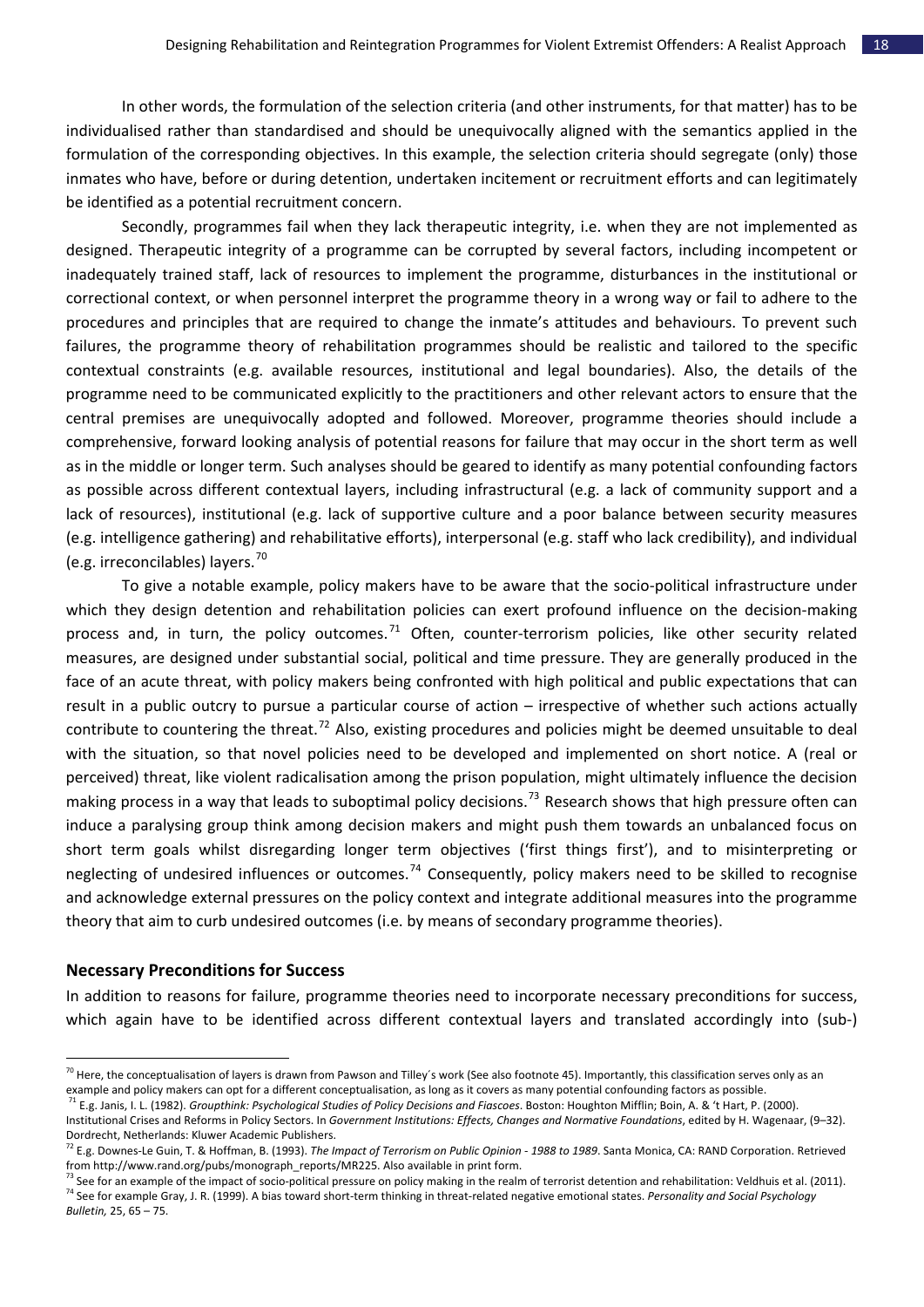objectives and corresponding instruments. At the infrastructural level, these may include a clear identification of the target population (who is eligible and who's not?), a coherent approach among different actors and stakeholders, a supportive political and cultural environment, and sufficient available legal and bureaucratic manoeuvre space. At the institutional level, preconditions may comprise on-going individual risk and needs assessments, a safe prison environment, sufficient resources and the adequate training of staff. Sound communication between different actors involved and an across‐the‐board adherence to the same programme theory are factors included at the interpersonal level. At the individual level, necessary preconditions for success such as sufficient motivation and essential skills of the actors involved should be recognised and dealt with appropriately before the programme commences.

### **Concluding Remarks**

substantial evidence about the causes of violent extremism and about good practices in 'general' inmate rehabili tation as well as related areas like de‐radicalisation, disengagement and demobilisation of violent This ICCT Research Paper stressed the importance of a Realist approach to designing rehabilitation programmes for violent extremist offenders. Accordingly, it is argued that rehabilitation programmes need to be rooted in movements.

formulated programme theories promote legitimacy and accountability of the intervention, whilst ensuring uniform interpretations among management and practitioners as well as continuity of the programme when Even more so, this paper argues that policy makers are tasked with the responsibility to explicate and write down the underlying programme theory (preferably including graphical charts) before the intervention is implemented. Such documents should include a sound conceptual model which unambiguously defines the key concepts involved (i.e. de‐radicalisation, disengagement, recidivism, reintegration, rehabilitation, etc.) and how they relate to each other. The programme theory should also prominently describe in detail what the intervention aims to achieve, how the different policy instruments are aligned with the programme's objectives, what social mechanisms the intervention aims to bring in motion and how the programme may be influenced by the context in which it is introduced. Moreover, the programme theory translates the objectives into measurable indicators for success and failure and identifies the necessary preconditions for success. Importantly, such explicitly generations of stakeholders and staff come and go.

programme, this paper aimed to highlight a few basic principles and translate them into guidelines that can assist policy m akers in designing and developing a variety of policies, not only in the violent extremist rehabilitation Accordingly, a few important lessons can be learned. Firstly, it is important to recognise that the Realist approach and its corresponding recommendations concerning the development, implementation and evaluation of policies are applicable to an abundance of situations and policy demands. The described line of argumentation is not only relevant in the realm of terrorist detention and rehabilitation. It is equally important and applicable in wider policy domains in counter-terrorism, the security sector, economics, education and every other social policy domain.<sup>[75](#page-20-0)</sup> Similarly, in terms of violent extremist rehabilitation, the notions described above are relevant across multiple settings. Irrespective of whether policy makers are confronted with individual or with movements, with politically motivated inmates, prison gangs or sex offenders, the basic questions outlined above need to be answered prospectively regardless of the contextual details. Rather than developing a standardised rehabilitation area.

Secondly, in creating the most solid theoretical and evidence-based foundation, the challenge is to recognise and learn from relevant expertise and insights from related areas. All the relevant knowledge and experience available to us should be reviewed in the most efficient way to inform our thinking about

<span id="page-20-0"></span><sup>&</sup>lt;sup>75</sup> See Pawson & Tilley (1997) and Pawson (2006) for broad and comprehensive applications of the Realist approach.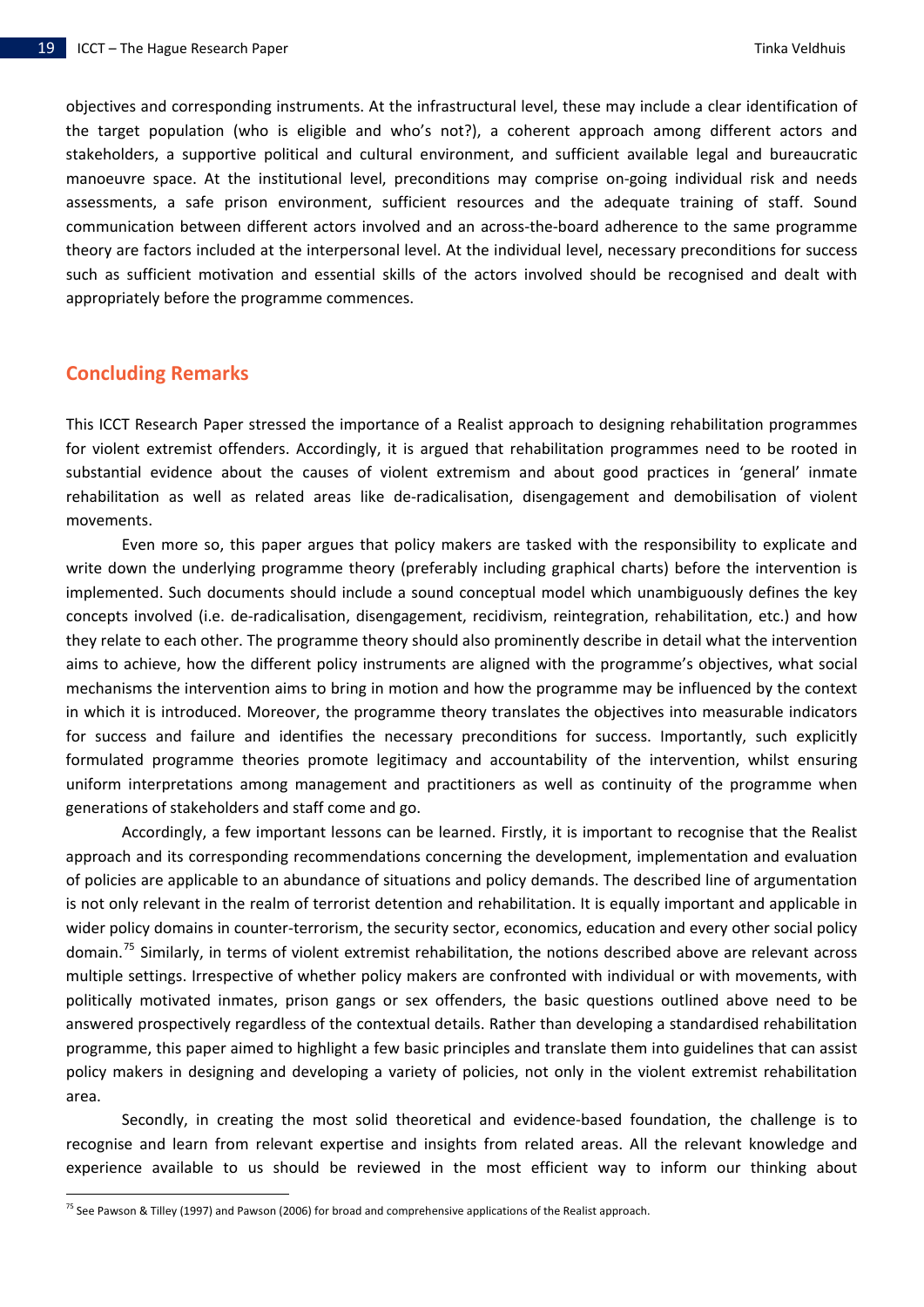rehabilitation efforts. It is necessary to identify all the different contexts and settings that might be relevant for the development of future programmes. We have to look at different countries, at efforts with different movements in different cultural and socio‐economic contexts and with different ideological backgrounds. Isolating the general principles about what works in terms of the underlying policy mechanisms and their conjunc tion with the specific external contexts in which they are implemented, can help us identify good practices and lessons which are transferrable across contexts.

emphasises that programmes 'incarnate' over time.<sup>[76](#page-21-0)</sup> When a programme is implemented, it essentially 'tests' whethe r the underlying theory is correct or not in and of itself. The programme evaluation reveals whether these Especially with 'new' policy domains, such as rehabilitation and reintegration of violent extremist offenders, it is often difficult to fill in all the relevant details of the programme before the intervention commences. Often, practices and procedures are fine‐tuned and optimised as the staff learns from unexpected difficulties or opportunities. Over time, the programme is adjusted to the specific context. The Realist approach assumptions were flawed or not, on the basis of which the programme theory can be modified and improved.

operation. These measures should be tested not only among the participants in the programme, but also among inmates who do *not* participate. This will allow researchers to examine the characteristics of the participants in Thirdly, hence a programme evaluation is a critical step in the policy chain. Evaluations inform us whether the programme works and, even more importantly, why it works and how it can be improved. Evaluation mechanisms have to be planned jointly with the policy formulation and have to be integrated into the programme to make longitudinal evaluation research designs possible. Specifically, the variables on which change is expected to occur (e.g. skills, attitudes, motivation) should be measured before, during and after the programme is in comparison with the control group and those who refused or were denied access to the programme.

to renounce their violent extremist past in public but not among those who do not, and motivation was controlled for in t he analysis, this is a strong indicator that public renouncement might contribute to the success of the Such a research design would also allow for comparison between different groups of participants on the basis of their outset characteristics. For example, differences may occur between a highly motivated group, a moderately motivated group and an unmotivated group, or between individuals who publicly renounce violent extremist ideologies and acts and those who do not. If recidivism reduces among participants who have decided programme.

might help in countering such negative impacts. Framing policies in a neutral, objective way that emphasises the violent, illegal component of the criminal act rather than explicitly relating the individual to violent extremism, Lastly, it is important to note that the implementation and outcomes of programmes can be substantially influenced by the way they are presented and framed. The way that managers, practitioners, target populations and the public think about (and talk about) the policy shapes the dynamics between the outcomes, mechanisms and context of the intervention. In general, rehabilitation programmes for violent extremists are embedded and presented within a counter‐terrorism or counter violent extremism framework, which is accompanied by specific semantics and jargon. Often, we talk about 'terrorist rehabilitation', 'de-radicalisation', 'terrorist detention', 'demobilisation' or 'disarmament'. The discourse is driven by normative and politically loaded concepts. Although this is understandable, an explicit linkage between policy responses and acts of terrorism or violent extremism does have implications for the way these policies are framed and viewed. Most prominently, it draws the attention of the inmates and directly involved staff, as well as of government officials, media, policy makers and the public to that 'terrorist' or 'extremist' label. Not only do such labels induce stigmatisation of the offenders (and hence impair their re‐entry process), they also run the risk of unintentionally legitimising further extremism and violence by acknowledging explicitly the political – or at least unique – nature of the offenders involved. Presenting and discussing rehabilitation policies, at least semantically, in a 'regular' criminal justice framework might be an important step in de‐legitimising ideologies that support violence.

<span id="page-21-0"></span>